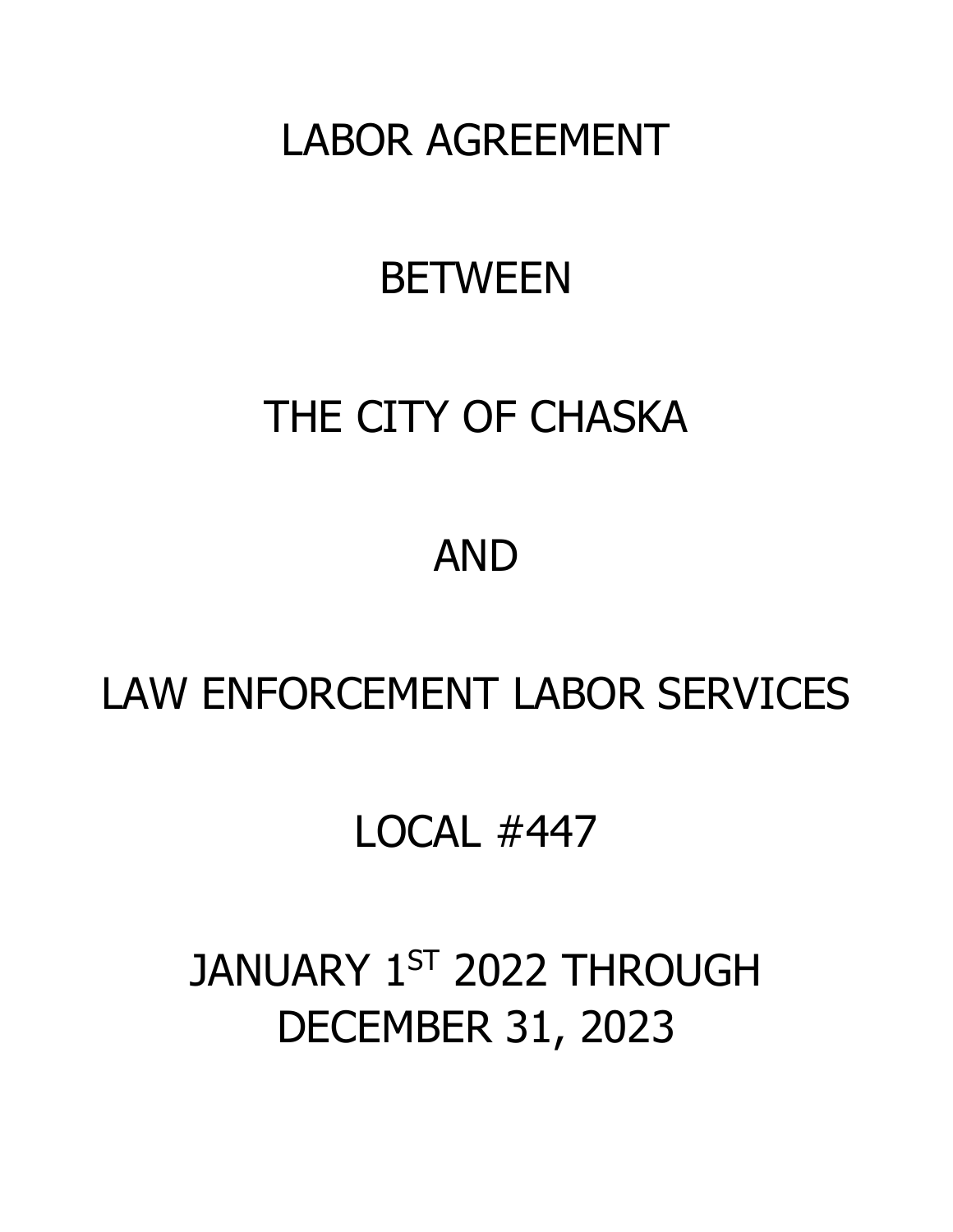## Table of Contents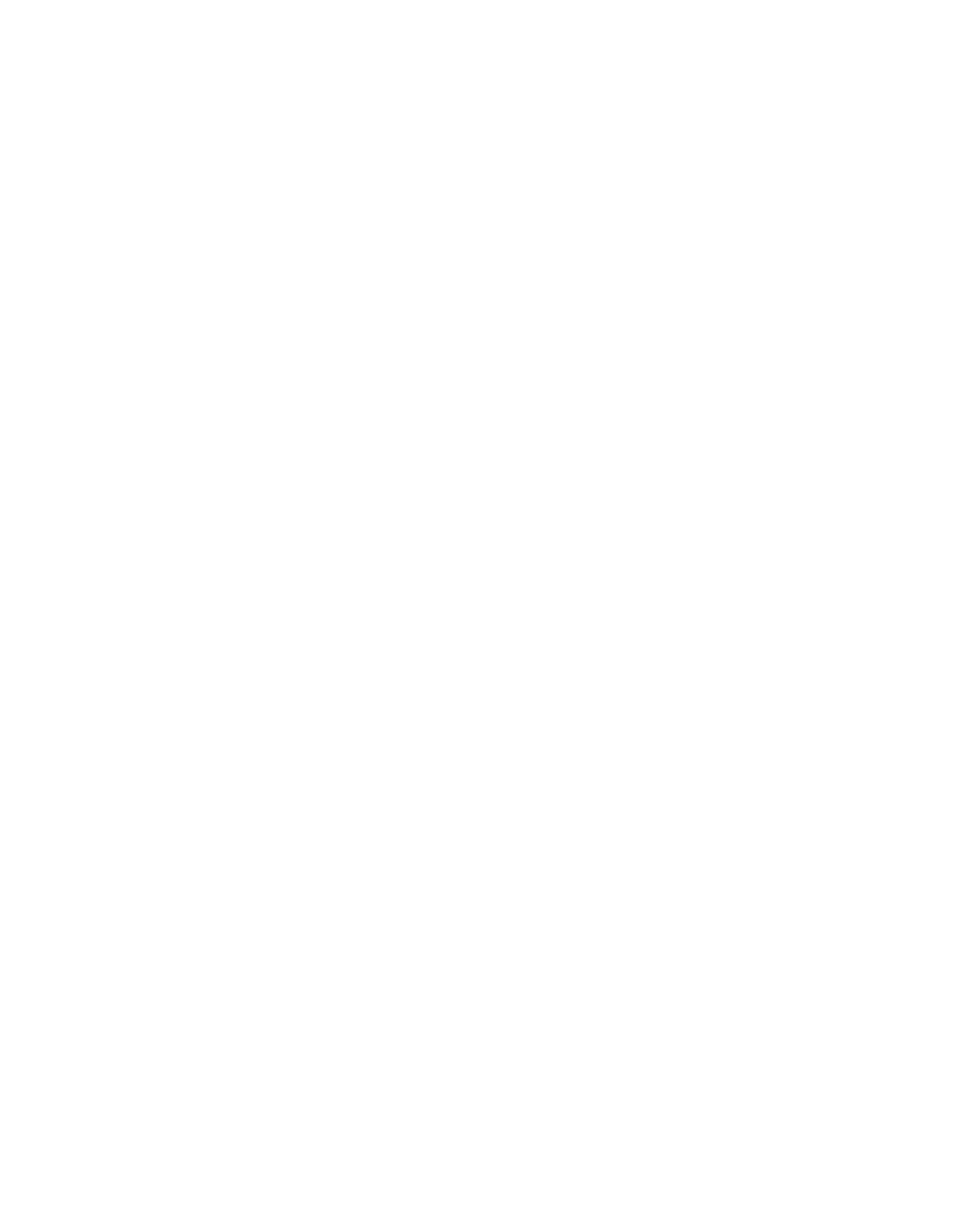## <span id="page-3-0"></span>ARTICLE 1 – PURPOSE OF AGREEMENT

This AGREEMENT is entered into as of January  $1<sup>st</sup>$ , 2022 between the City of Chaska, hereinafter called the EMPLOYER, and Law Enforcement Labor Services, Inc. (LELS) Local #447 hereinafter called the UNION.

It is the intent and purpose of this AGREEMENT to:

- 1.1 Assure sound and mutually beneficial working and economic relationships between the parties hereto:
- 1.2 Establish procedures for the resolution of disputes concerning this AGREEMENT'S interpretation and/or application, and
- 1.3 Place in written form the party's agreement upon terms and conditions of employment for the duration of this AGREEMENT.

The EMPLOYER and the UNION, through this AGREEMENT, shall continue their dedication to the highest quality Police service and protection to the residents of the City of Chaska. Both parties recognize this AGREEMENT as a pledge of this dedication.

## <span id="page-3-1"></span>ARTICLE  $2 -$  RECOGNITION

2.1 The EMPLOYER recognizes, the UNION as the exclusive representative, under Minnesota Statutes, Section 179.67, Subdivision 3, and Section 179.71, Subdivision 3, for all personnel in the following job classifications:

#### Lieutenant

2.2 In the event the EMPLOYER and the UNION are unable to agree as to the inclusion or exclusion of a new or modified job class, the issue shall be submitted to the Bureau of Mediation Services for determination.

#### <span id="page-3-2"></span>ARTICLE 3 – DEFINITIONS

- 3.1 UNION: Law Enforcement Labor Services Inc. Local #447.
- 3.2 UNION MEMBER: A member of LAW ENFORCEMENT LABOR SERVICES, INC. Local #447.
- 3.3 SUPERVISOR: A member of the exclusively recognized bargaining until LELS #447.
- 3.4 DEPARTMENT: The Chaska Police Department.
- 3.5 EMPLOYER: The City of Chaska
- 3.6 UNION OFFICER: Lieutenant(s) elected or appointed by the UNION.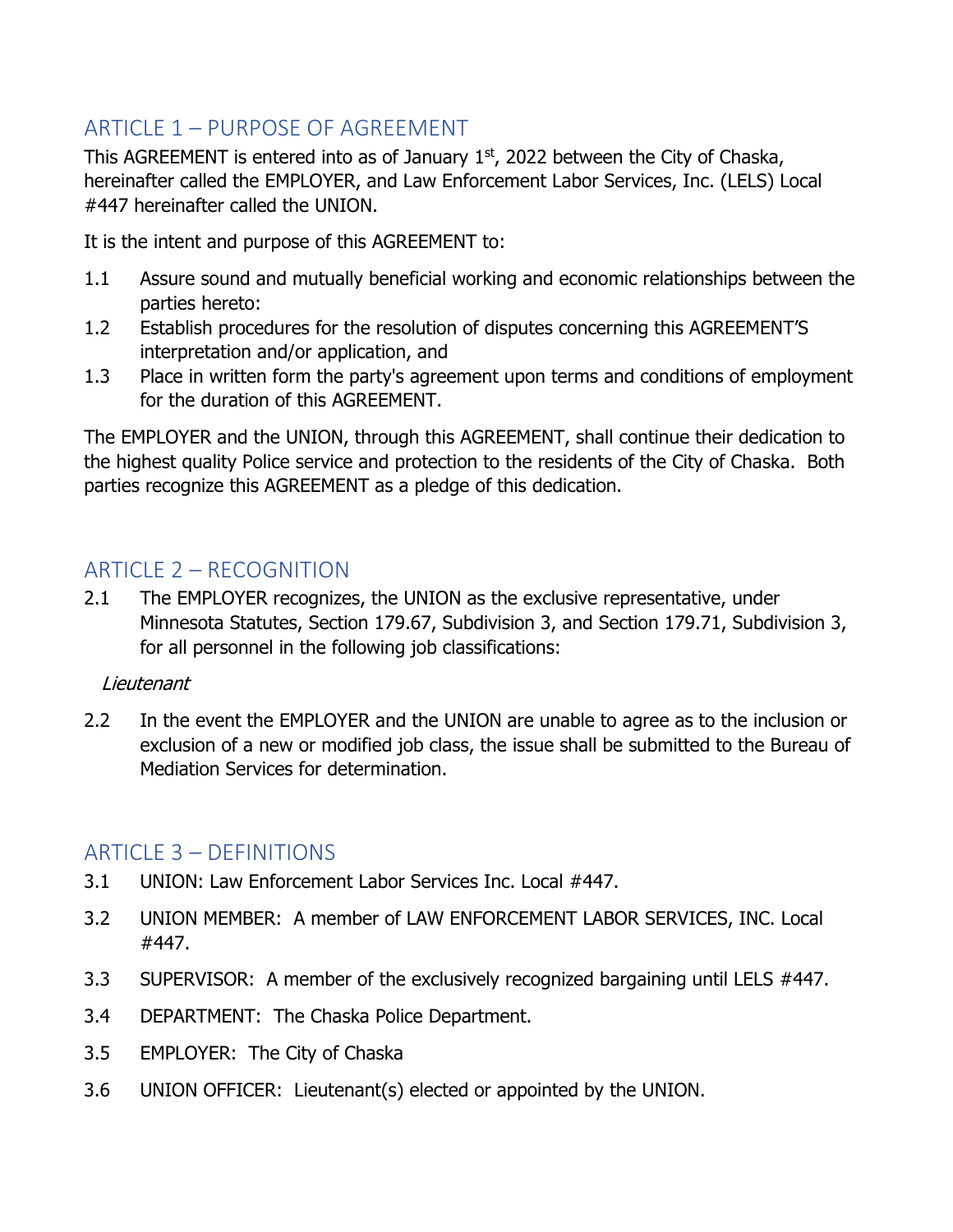- 3.7 CHIEF: The Chief of the City of Chaska Police Department.
- 3.8 WORKWEEK: The workweek shall average forty (40) hours, making a normal work year of 2,080 hours.
- 3.9 DEPARTMENT HEAD: The Chief
- 3.10 SENIORITY: Length of continuous service with the employer.
- 3.11 SCHEDULED SHIFT: A 8-hour consecutive work period including rest breaks and a lunch break.
- 3.12 LUNCH BREAK: A paid thirty (30) minute period during the scheduled/normal shift.
- 3.13 REST BREAK: Two fifteen (15) minute periods during the scheduled hours of a normal shift.
- 3.14 BASE PAY RATE: The Supervisors monthly base wage exclusive of longevity pay, differential pay, or any other special allowance.

#### <span id="page-4-0"></span>ARTICLE 4 – EMPLOYER SECURITY

The UNION agrees that during the life of this AGREEMENT it will not cause, encourage, participate in or support any strike, a slow-down, or other interruption of or interference with the normal functions of the EMPLOYER.

#### <span id="page-4-1"></span>ARTICLE 5 – EMPLOYER AUTHORITY

- 5.1 The EMPLOYER retains the sole right to operate and manage all manpower, facilities, and equipment in accordance with applicable laws and regulations of appropriate authorities.
- 5.2 Any term and condition of employment not specifically established or modified by this AGREEMENT shall remain solely within the discretion of the EMPLOYER to modify, establish, or eliminate.

## <span id="page-4-2"></span>ARTICLE 6 – UNION SECURITY

6.1 The UNION may designate employees from the bargaining unit to act as representative(s) and shall inform the EMPLOYER in writing of such choice and changes in the position of representative(s). The representative(s) shall receive overtime, at time and a half, when attending contract negotiation meetings when off-duty, and when they will meet their overall scheduled hours for that week.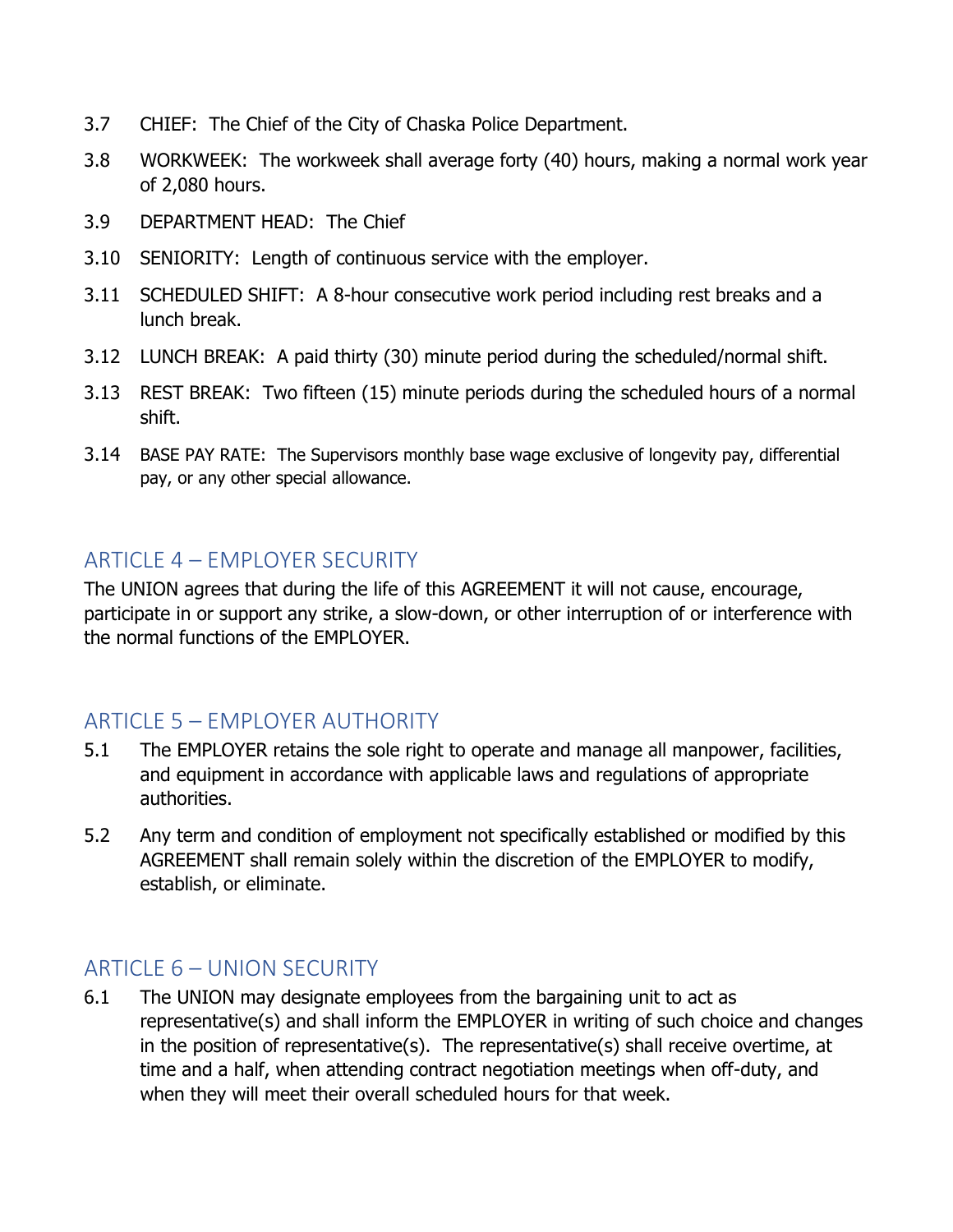- 6.2 The EMPLOYER shall allow the use of internal e-mail and telephone for posting UNION notices and announcements that are non-partisan and anti-inflammatory communications.
- 6.3 The UNION agrees to indemnify and hold the EMPLOYER harmless against any and all claims, suits, orders, or judgments brought or issued against the EMPLOYER as a result of any action taken or not taken by the EMPLOYER under the provisions of this Article.
- 6.4 The EMPLOYER shall deduct from the wages of SUPERVISORS who authorize such a deduction in writing, an amount necessary to cover monthly UNION DUES. Such monies shall be remitted as directed by the UNION.

#### <span id="page-5-0"></span>ARTICLE 7 – EMPLOYEE RIGHTS – GRIEVANCE PROCEDURE

#### 7.1 DEFINITION OF A GRIEVANCE

A grievance is defined as a dispute or disagreement as to the interpretation or application of the specific terms and conditions of this agreement.

#### 7.2 UNION REPRESENTATIVES

The EMPLOYER will recognize REPRESENTATIVES designated by the union as the grievance representatives of the bargaining unit having the duties and responsibilities established by this ARTICLE. The UNION shall notify the EMPLOYER in writing of the names of such UNION REPRESENTATIVES and of their successors when so designated, as provided by 6.1 of this AGREEMENT.

#### 7.3 PROCESSING OF A GRIEVANCE

It is recognized and accepted by the UNION and the EMPLOYER that the processing o grievances as hereinafter provided is limited by the job duties and responsibilities of the SUPERVISORS and shall, therefore, be accomplished during normal working hours only when consistent with such SUPERVISOR duties and responsibilities. The aggrieved SUPERVISOR and UNION REPRESENTATIVE shall be allowed a reasonable amount of time without loss in pay when a grievance is investigated and presented to the EMPLOYER during normal working hours provided that the SUPERVISOR and a UNION REPRESENTATIVE have notified and received the approval of the designated EMPLOYER PREPRSENTATIVE who had determined that such absence is reasonable and would not be detrimental to the work of the EMPLOYER.

#### 7.4 PROCEDURE

Grievances, as defined by Article 7.1, shall be resolved in conformance with the following procedure:

Step 1. A SUPERVISOR claiming a violation concerning the interpretation or application of this AGREEMENT shall, within twenty-one (21) calendar days after such alleged violation has occurred, present such grievance to the EMPLOYER. An EMPLOYER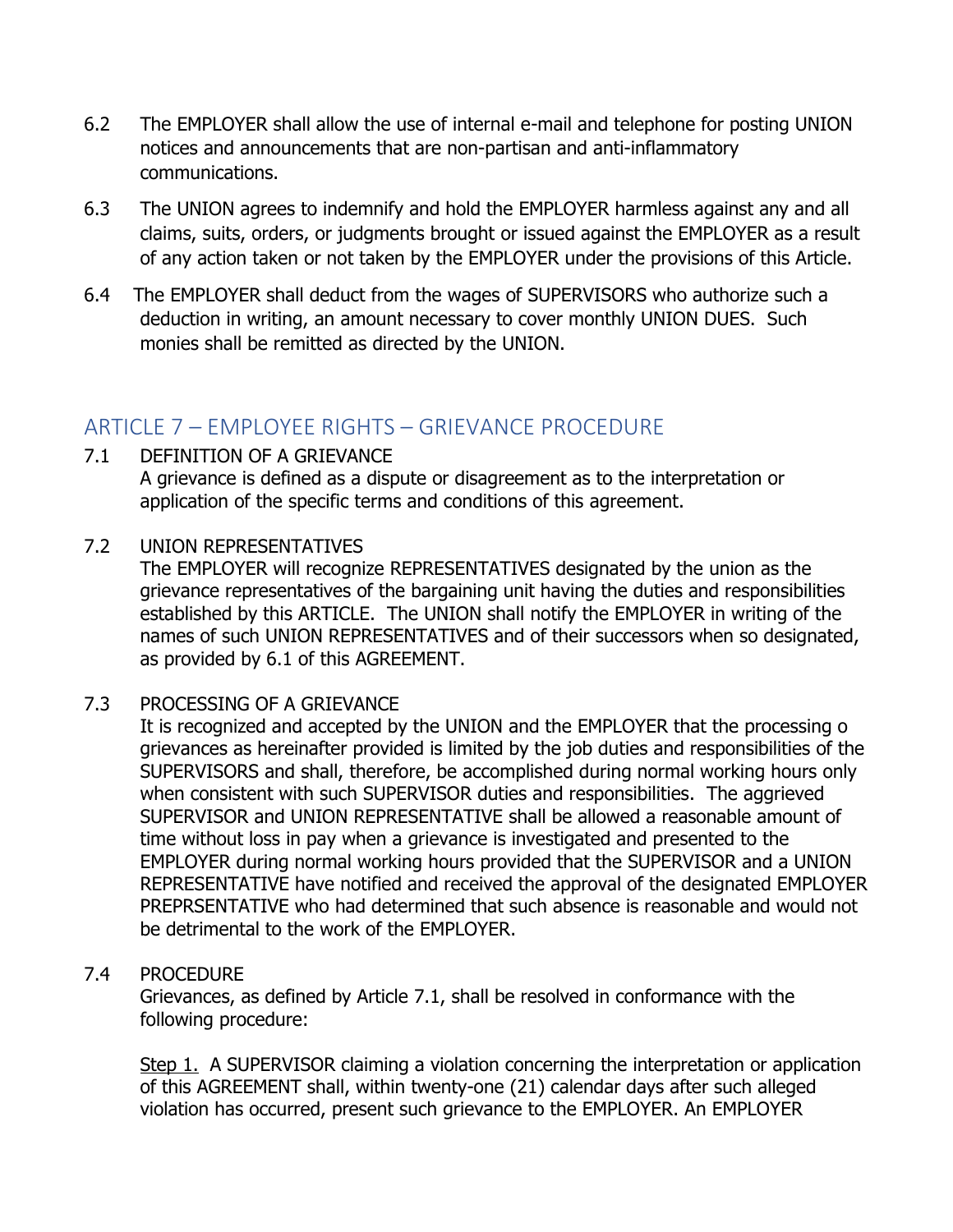designated representative will discuss and give an answer to such Step 1 grievance within ten (10) calendar days after receipt. A grievance not resolved in Step 1 and appealed to Step 2 shall be placed in writing setting forth the nature of the grievance, the facts on which it is based, the provision or provisions of the AGREEMENT allegedly violated, and the remedy requested and shall be appealed to Step 2 within ten (10) calendar days after the EMPLOYER designated representative's final answer in Step 1. Any grievance not appealed in writing to Step 2 by the UNION within ten (10) calendar days will be considered waived.

Step 2. If appealed, the written grievance shall be presented by the UNION and discussed with the EMPLOYER designated Step 2 representative. The EMPLOYER designated representative shall give the UNION the EMPLOYER'S Step 2 answer in writing with ten (10) calendar days after receipt of such Step 2 grievance. A grievance not resolved in Step 2 may be appealed to Step 3 within ten (10) calendar days following the EMPLOYER designated representative's final Step 2 answer. Any grievance not appealed in writing to Stp 3 by the UNION within ten (10) calendar days shall be considered waived.

Step 3. If appealed, the written grievance shall be presented by the UNION and discussed with the EMPLOYER designated Step 3 representative. The EMPLOYER designated representative shall give the UNION the EMPLOYERS answer in writing within ten (10) calendar days after receipt of such Step 3 grievance. A grievance not resolved in Step 3 may be appealed to Step 4 with ten (10) calendar days following the EMPLOYER designated representative final answer in Step 3. Any grievance not appealed in writing to Step 4 by the UNION within ten (10) calendar days shall be considered waived.

Step 3a. If a grievance is not resolved at Step 3 of the grievance procedure, the parties, by mutual agreement, may submit the matter to mediation with the Bureau of Mediation Services. Submitting the grievance to mediation preserves timelines for Step 4 of the grievance procedure. Any grievance not appealed in writing to Step 4 by the UNION within ten (10) calendar days of mediation shall be considered waived.

Step 4. A grievance unresolved in Stp 3 or Step 3a and appealed to Step 4 by the UNION shall be submitted to arbitration subject to the provisions of the Public Employment Labor Relations Act of 1971, as amended. The selection of an arbitrator shall be made in accordance with the "Rules Governing the Arbitration of Grievances," as established by the Bureau of Mediation Services.

#### 7.5 ARBITRATOR'S AUTHORITY

A. The arbitrator shall have no right to amend, modify, nullify, ignore, add to, or subtract from the terms and conditions of this AGREEMENT. The arbitrator shall consider and decide only the specific issue(s) submitted in writing by the EMPLOYER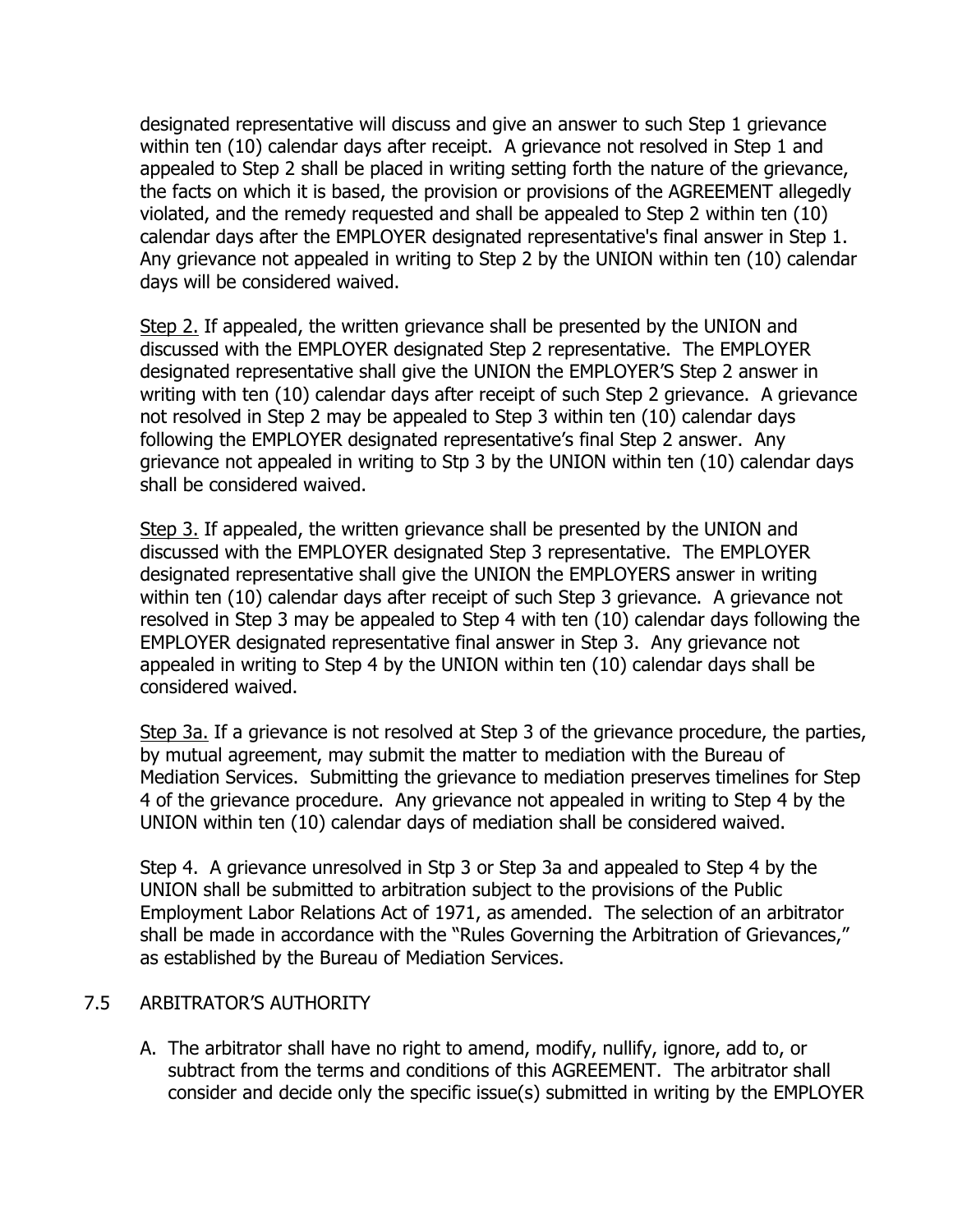and the UNION and shall have no authority to make a decision on any other issue not so submitted.

- B. The arbitrator shall be without power to make decisions contrary to, or inconsistent with, or modifying or varying in any way the application of laws, rules, or regulations having the force and effect of law. The arbitrator's decision shall be submitted in writing within thirty (30) days following the close of the hearing or the submission of briefs by the parties, whichever be later unless the parties agree to an extension. The decision shall be binding on both the EMPLOYER and the UNION and shall be based solely on the arbitrator's interpretation or application of the express terms of this AGREEMENT and to the facts of the grievance presented.
- C. The fees and expenses for the arbitrator's services and proceedings shall be borne equally by the EMPLOYER and the UNION provided that each party shall be responsible for compensating its own representatives and witnesses. If either party desires a verbatim record of the proceedings it may cause such a record to be made, providing it pays for the record. If both parties desire a verbatim record of the proceedings the cost shall be shared equally.

#### 7.6 WAIVER

If a grievance is not presented within the time limits set forth it shall be considered "waived". If a grievance is not appealed to the next step within the specified time limit or any agreed extension thereof, it shall be considered settled based on the EMPLOYER'S last answer. If the EMPLOYER does not answer a grievance or an appeal thereof within the specified time limits, the UNION may elect to treat the grievance to the next step. The time limit n each step may be extended by mutual agreement of the EMPLOYER and the UNION in each step.

#### 7.7 CHOICE OF REMEDY

If, as a result of the written EMPLOYER response in Step 3, the grievance remains unresolved, and if the grievance involves the suspension, demotion, or discharge of an employee who has completed the required probationary period, the grievance may be appealed either to Step 4 of Article VII or a procedure such as Civil Service, Veteran's Preference, or Fair Employment. If appealed to any procedure other than Step 4 of Article VII, the grievance is not subject to the arbitration procedure as provided in Step 4 of Article VII. The aggrieved employee shall indicate in writing which procedure is to be utilized – Step 4 of Article VII or another appeal procedure – and shall sign a statement to the effect that the choice of any other hearing precludes the aggrieved employee from making a subsequent appeal through Step 4 of Article. VII.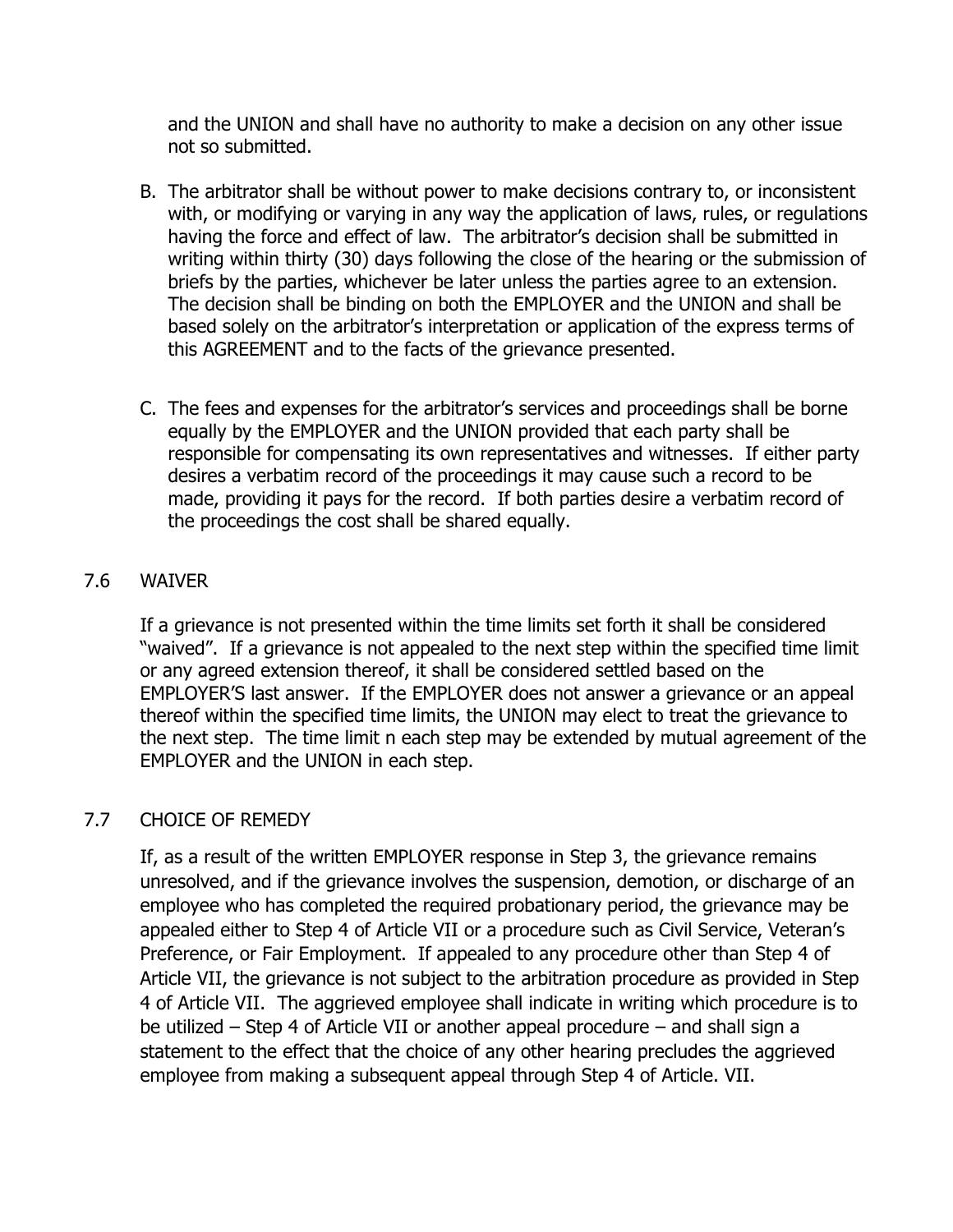## <span id="page-8-0"></span>ARTICLE 8 – SAVINGS CLAUSE

This AGREEMENT is subject to the laws of the United States, the State of Minnesota, and the City of Chaska. In the event, any provision of this AGREEMENT shall be held to be contrary to law by a court of competent jurisdiction from whose final judgment or decree no appeal has been taken within the time provided, such provisions shall be voided. All other provisions of this AGREEMENT shall continue in full force and effect. The voided provision may be renegotiated at the request of either party.

#### <span id="page-8-1"></span>ARTICLE 9 – SENIORITY

- 9.1 Seniority will be determined by the SUPERVISOR'S length of continuous employment with the Police Department and posted in an appropriate location. Seniority rosters may be determined by the Chief based on time in grade and time within specific classifications. A reduction of the workforce will be accomplished on the basis of seniority. SUPERVISORS shall be recalled from layoff on the basis of seniority. A SUPERVISOR on layoff shall have an opportunity to return to work within two years of the time of his layoff before any new employee is hired.
- 9.2 Vacation periods shall be selected on the basis of seniority until March 15 of each calendar year. Requests of more senior employees must only be sought in the same assignment. An example of an assignment is patrol division, investigations, administration, etc. that could affect the specific scheduling of that assignment. Senior employees have a ten (10) daytime limit from the date of vacation request to respond back to the requesting peace officer. No response back after the ten (10) days automatically grants permission to that requesting officer.
- 9.3 Seniority shall prevail. Senior qualified SUPERVISORS shall have first preference on the job.

#### <span id="page-8-2"></span>ARTICLE 10 - DISCIPLINE

- 10.1 The EMPLOYER will discipline SUPERVISORS for just cause only. Discipline will be in the form of:
	- a) Oral reprimand,
	- b) Written reprimand,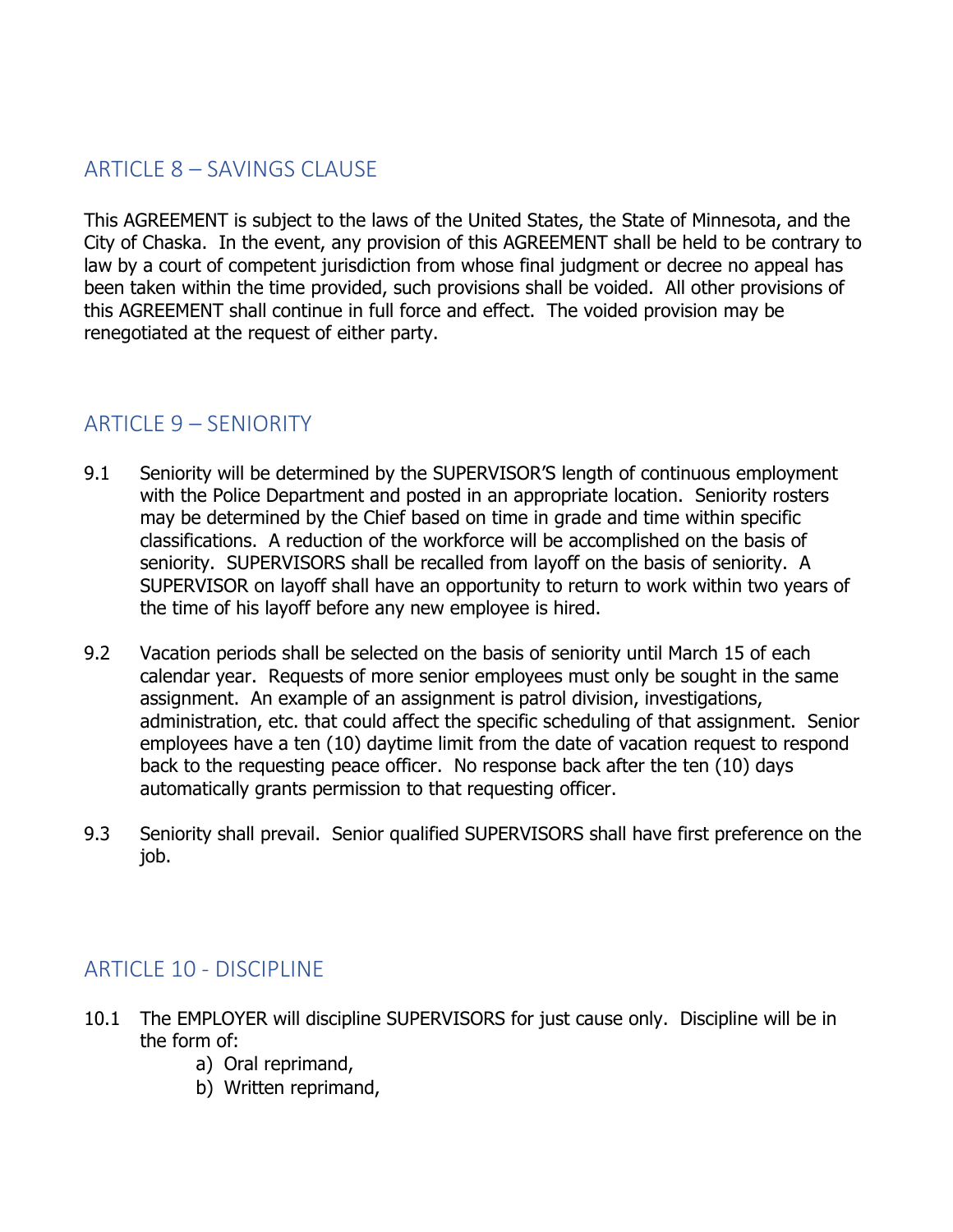- c) Suspension,
- d) Demotion, or
- e) Discharge
- 10.2 Suspension, demotions, and discharges will be in written form.
- 10.3 Written reprimands, notices of suspension, and notices of discharge which are to become part of a SUPERVISORS personnel file shall be read and acknowledged by signature of the peace officer. Peace Offers and the UNION will receive a copy of such reprimands and/or notices at the time of discipline. Supervisors shall also be notified of any document(s) which are added to or part of the peace officer's personnel file. In the event that a peace officer discovers that any such notice was placed in his/her personnel file without their knowledge, the formal grievance process may be applied based upon the time of discovery. Supervisors shall also be notified of any document removed from their personnel file.
- 10.4 Supervisors may examine their own individual personnel files at reasonable times under the direct supervision of the EMPLOYER.
- 10.5 Discharges will be preceded by a five (5) day suspension without pay.
- 10.6 Supervisors will not be questioned concerning an investigation of disciplinary action unless the supervisor has been given an opportunity to have a UNION representative present at such questioning, as defined in the Peace Officer Discipline Procedures Act – Minnesota State Statute 626.89. The EMPLOYER and UNION will coordinate to ensure the process moves in a timely manner.
- 10.7 Grievances relating to this Article shall be initiated by the UNION in Step 3 of the grievance procedure under Article VII.

## <span id="page-9-0"></span>ARTICLE 11 – CONSTITUTIONAL PROTECTION

Supervisors shall have the rights granted to all citizens by the United States and Minnesota State Constitutions.

## <span id="page-9-1"></span>ARTICLE 12 – OVERTIME

12.1 Supervisors will be compensated at one and one-half times the supervisor's regular base pay rate for hours worked more than 80 hours in a pay period. Changes of shifts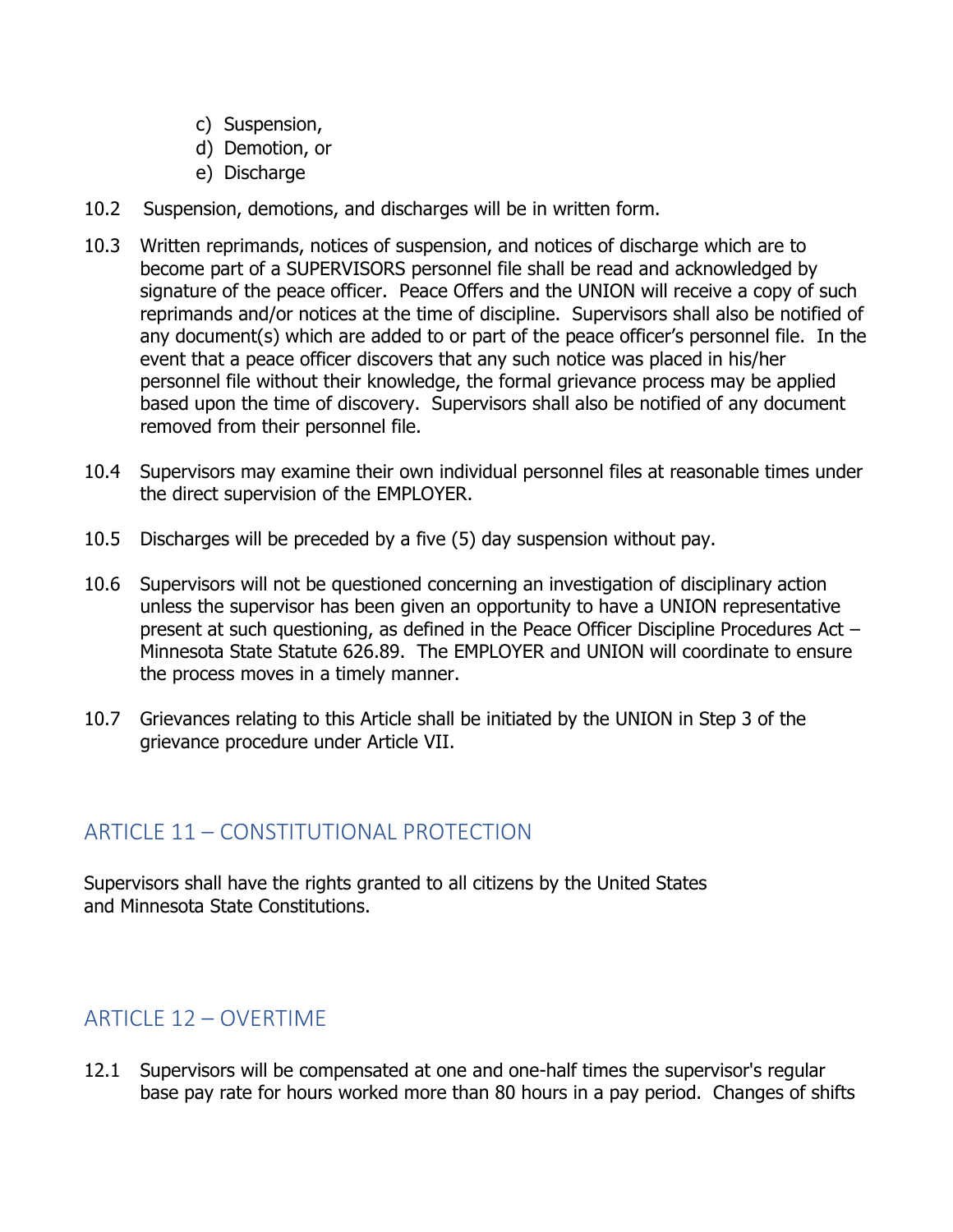do not qualify a supervisor for overtime under this Article. All continuous assigned work by a supervisor after fourteen (14) hours is double time.

Employer forced hours in excess of eight hours on a regularly scheduled day or any forced time on a regular day off shall be paid at the applicable overtime rate.

- 12.2 Overtime hours worked shall be paid either in the form of salary during the pay period in which they are earned or as compensatory time off. The final determination of the form of payment shall be the City's responsibility. Determination of salary or comp will be determined on a case-by-case basis. A maximum of eighty (80) hours of compensatory time may be carried over from year to year. Approval must be granted by the Chief in advance of compensatory time off. A supervisor may cash out their compensatory time throughout the year. Any compensatory overage for the year will automatically be paid out on the last pay period of each year.
- 12.3 Overtime will be distributed as equally as practicable.
- 12.4 Overtime refused by supervisors will for records purposes be considered as unpaid overtime worked.
- 12.5 For the purpose of computing overtime compensation overtime hours worked shall not be pyramided, compounded, or paid twice for the same hours worked.
- 12.6 Overtime will be calculated to the nearest fifteen (15) minutes.

## <span id="page-10-0"></span>ARTICLE 13 – COURT TIME

- 13.1 A supervisor who is required to appear in court during his scheduled off-duty time shall receive a minimum of three (3) hours pay at one and one-half times the supervisors base pay rate or  $(3)$  hours minimum compensatory time at  $(1-1/2)$  times the supervisors base pay rate at the supervisor's discretion. An extension or early report to a regularly scheduled shift for a court appearance does not qualify the employee for the three (3) hour minimum.
- 13.2 A supervisor who is scheduled for court during his/her off-duty time shall check the Carver County Attorney's website after 4:30 pm the day before confirming if their Court case is still listed. If the supervisor is not canceled by email, phone, or on the website before 4:30 pm the business day prior, a supervisor shall receive two (2) hours of pay at the regular base rate. An extension or early report to a regularly scheduled shift for Court appearance does not qualify the supervisor for the two (2) hour minimum.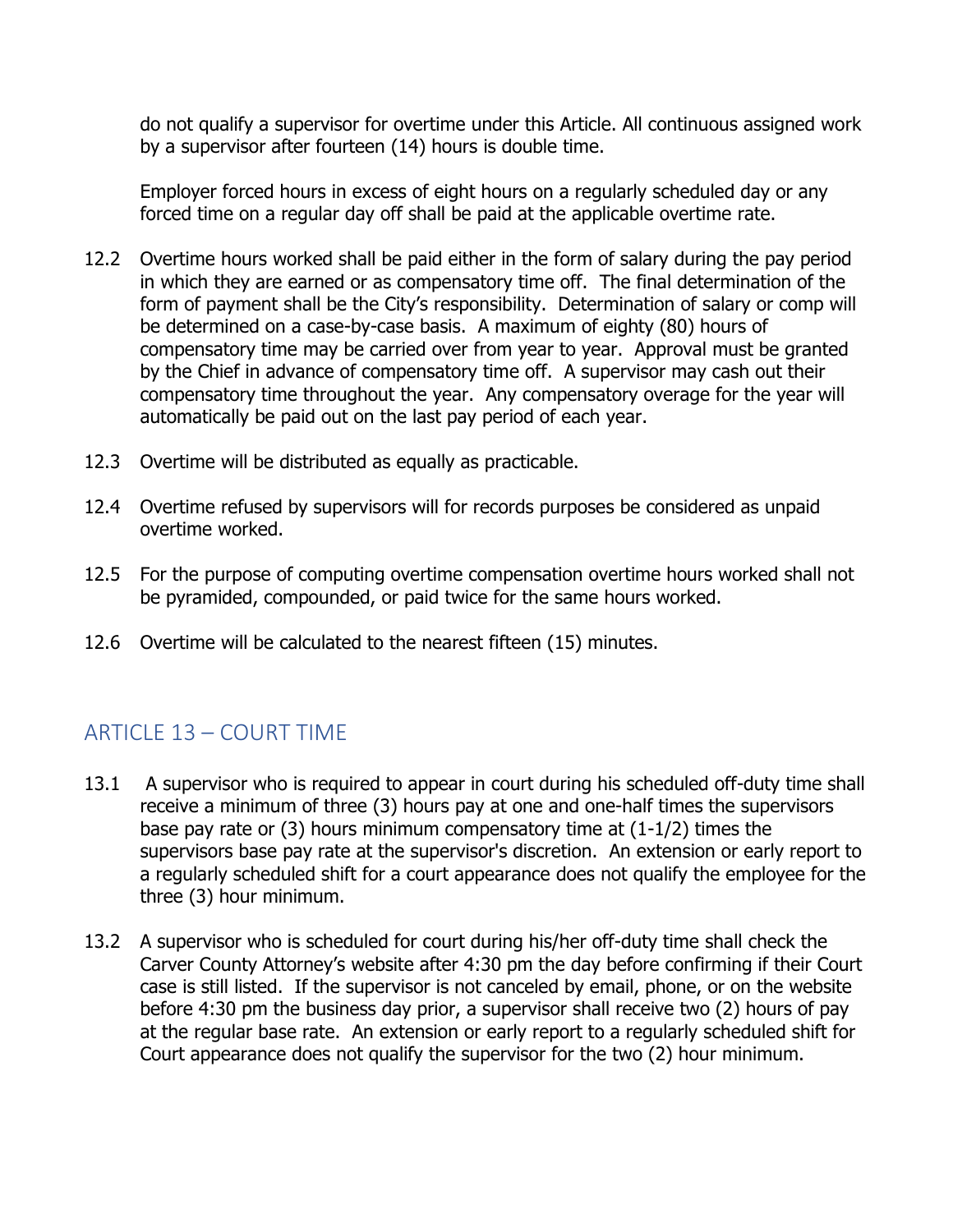- 13.3 A supervisor formerly employed by the Chaska Police DEPARTMENT shall be paid their last earned hourly wage for any court time performed.
- 13.4 In the event a supervisor is subpoenaed to testify in private party litigation in a capacity other than that of an expert witness regarding an incident that has occurred within the scope of employment for the City of Chaska involving facts which the supervisor came to know while on duty as a supervisor, then the supervisor shall receive court time pay from the employer in accordance with the requirements as outlined in Article XIV. The supervisor shall not be required to take vacation, PPL, or compensatory time if the appearance occurs during their work shift.

#### <span id="page-11-0"></span>ARTICLE 14 – CALL-BACK TIME

A supervisor who is called to duty during his/her scheduled off-duty time shall receive a minimum of three (3) hours pay at one and one-half times the supervisor's base pay rate. An extension or early report to a regularly scheduled shift for duty does not qualify the supervisor for the three (3) hour minimum.

#### <span id="page-11-1"></span>ARTICLE 15 – VACATIONS

15.1 Vacation is earned and granted according to the following schedule:

| Start 0 through 5 years | 6.67 hours (80 hours annual)   |
|-------------------------|--------------------------------|
| 6 through 10 years      | 10 hours (120 hours annual)    |
| 11 years                | 10.67 hours (144 hours annual) |
| 12 years                | 11.33 hours (152 hours annual) |
| 13 years                | 13 hours (160 hours annual)    |
| 14 years                | 14 hours (168 hours annual)    |
| 15 years                | 14.67 hours (176 hours annual) |
| 20 years                | 16.67 hours (200 hours annual  |

Year's of Service Hours earned per month

15.2 A supervisor may not accumulate vacation leave in an amount greater than one and one-half (1.5) times the amount that the supervisor earns in one year without the employer's written approval.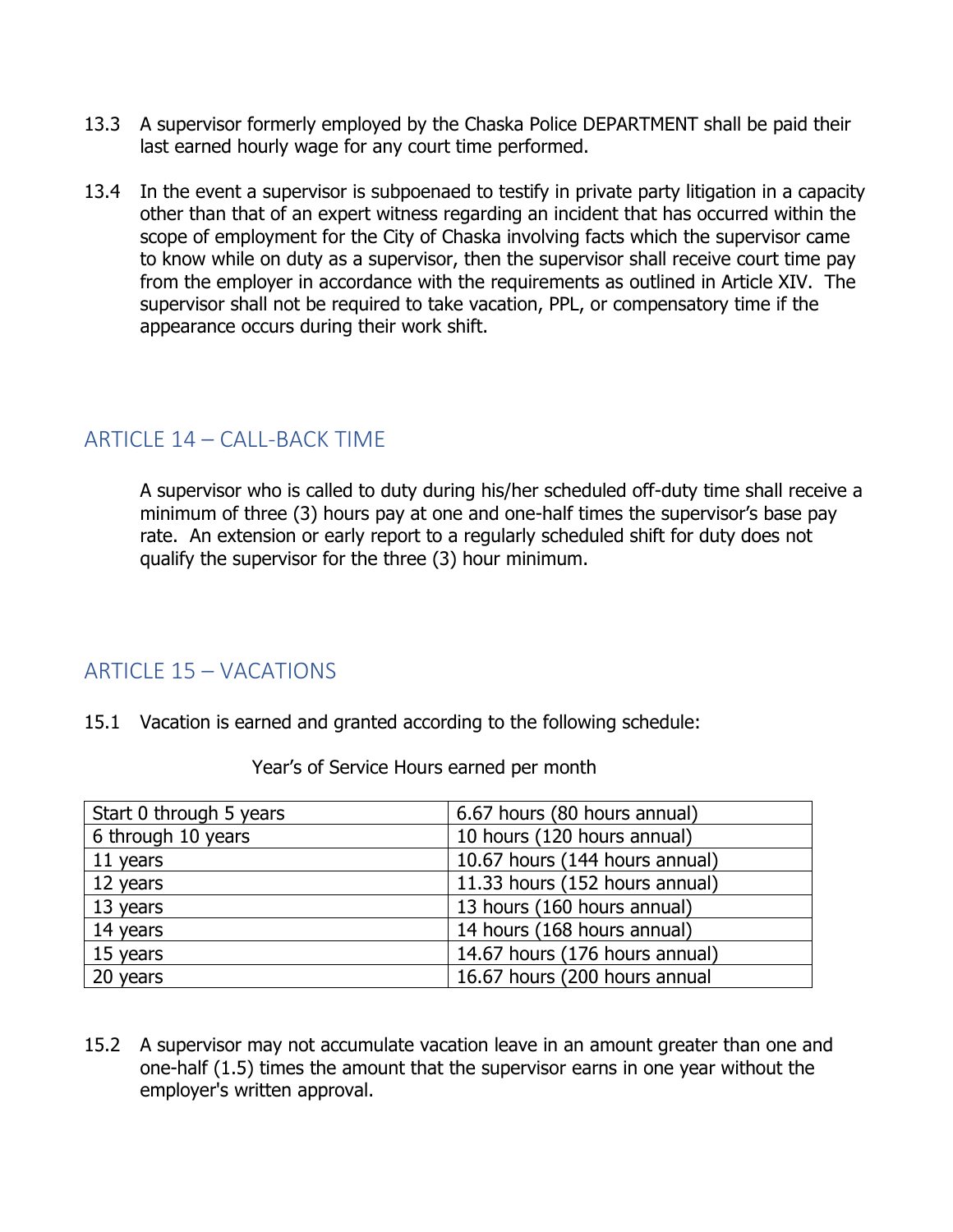15.3 All existing supervisors are eligible to choose to be on the Paid Personal Leave (PPL) plan on an annual basis. Once this decision has been made, the supervisor may not choose to go back on the vacation/sick time program.

| <b>Years of Service</b>              | <b>Annual Accrued Personal Leave/</b><br><b>Hours Per Month</b> |
|--------------------------------------|-----------------------------------------------------------------|
| Start through completion of year 5   | 18 days (144 hours) 12 hours                                    |
| Year 6 through completion of year 10 | 22 days (176 hours) 14.66 hours                                 |
| Year 11                              | 23 days (184 hours) 15.33 hours                                 |
| Year 12                              | 24 days (192 hours) 16 hours                                    |
| Year 13                              | 25 days (200 hours) 16.66 hours                                 |
| Year 14                              | 26 days (208 hours) 17.33 hours                                 |
| Year 15                              | 27 days (216 hours) 18 hours                                    |
| Year 16                              | 28 days (224 hours) 18.66 hours                                 |
| Year 17                              | 29 days (232 hours) 19.33 hours                                 |
| Year 18                              | 30 days (240 hours) 20 hours                                    |
| Year 19 or more                      | 31 days (248 hours) 20.66 hours                                 |

PPL is earned and granted according to the following schedule:

Supervisors choosing to convert over to the Personal Leave Plan shall have their existing banked vacation leave converted to personal leave on a 1:1 basis, and will be able to keep their sick leave bank available for future use, as defined by the Personal Leave Plan and Salary Continuation Plan. Supervisors at no time may accumulate personal leave to exceed two times the annual rate at which the supervisor earns personal leave.

- 15.4 Personal Leave Plan and vacation periods shall be selected based on seniority until March 15 of each calendar year as stated in Article 9.3.
- 15.5 PPL time may be used in increments of less than 30 minutes.
- 15.6 Supervisors under the PPL and/or vacation plan shall receive two floating holidays (24 hours) and observe the same holidays as stated in Article 18.1.
- 15.7 For the purpose of PPL, the definition of good standing means that the supervisor must give a minimum of two-week (10 working days) notice unless a mutual agreement has been made between the supervisor and Employer to end employment earlier or the supervisor ends employment due to an injury/disability.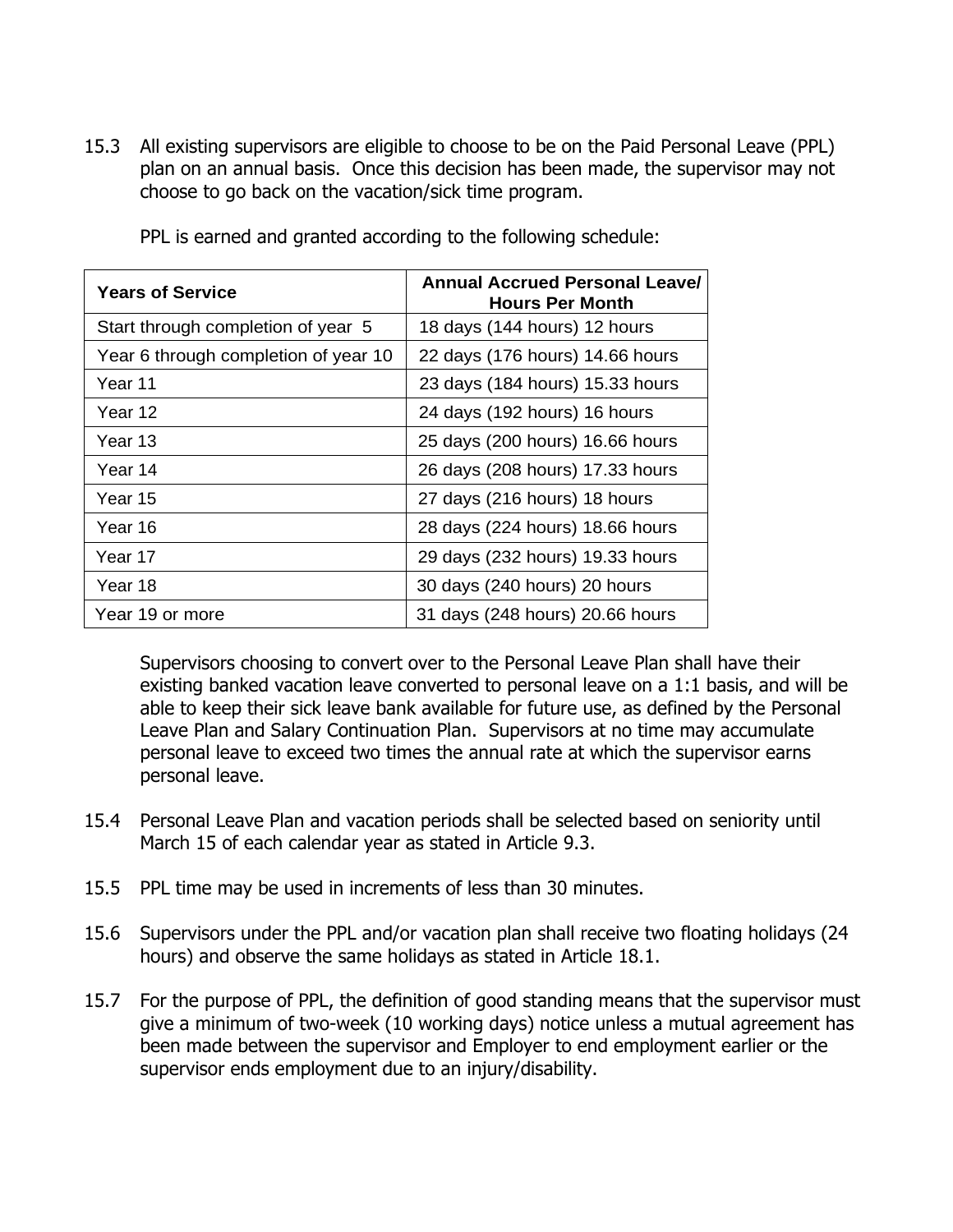15.8 A supervisor under the PPL plan requesting leave under FMLA may use up to fifteen (15) days of accrued sick leave in accordance with FMLA Article 30. This is supplemental to the benefits in the Personal Leave Plan and Salary Continuation Plan.

All supervisors under the PPL plan will be governed by the City of Chaska Personal Leave Plan and Salary Continuation Plan unless stated in this agreement. All supervisors continuing under the vacation/sick time program will continue to be governed by the language of this Labor Agreement unless stated in this agreement.

Annually, supervisors may designate 50 PPL hours to fund their Deferred Compensation Plan, Health Savings Account, or paycheck.

## <span id="page-13-0"></span>ARTICLE 16 – SICK LEAVE

- 16.1 A supervisor who has not elected the PPL plan shall accumulate one day of sick leave per month.
- 16.2 The Employer shall follow Minnesota State Statue 181.9413.
- 16.3 Sick leave usage shall not be subject to approval and verification by the Employer.

## <span id="page-13-1"></span>ARTICLE 17 – HOLIDAYS

17.1 The EMPLOYER shall recognize ten (10) paid holidays plus two (2) floating holidays as specified below:

| New Year's Day         | January 1                                                      |
|------------------------|----------------------------------------------------------------|
| Martin Luther King Day | Third Monday of January                                        |
| President's Day        | Third Monday of February (Lincoln's and Washington's Birthday) |
| Memorial Day           | Last Monday in May                                             |
| Independence Day       | July 4                                                         |
| Labor Day              | First Monday in September                                      |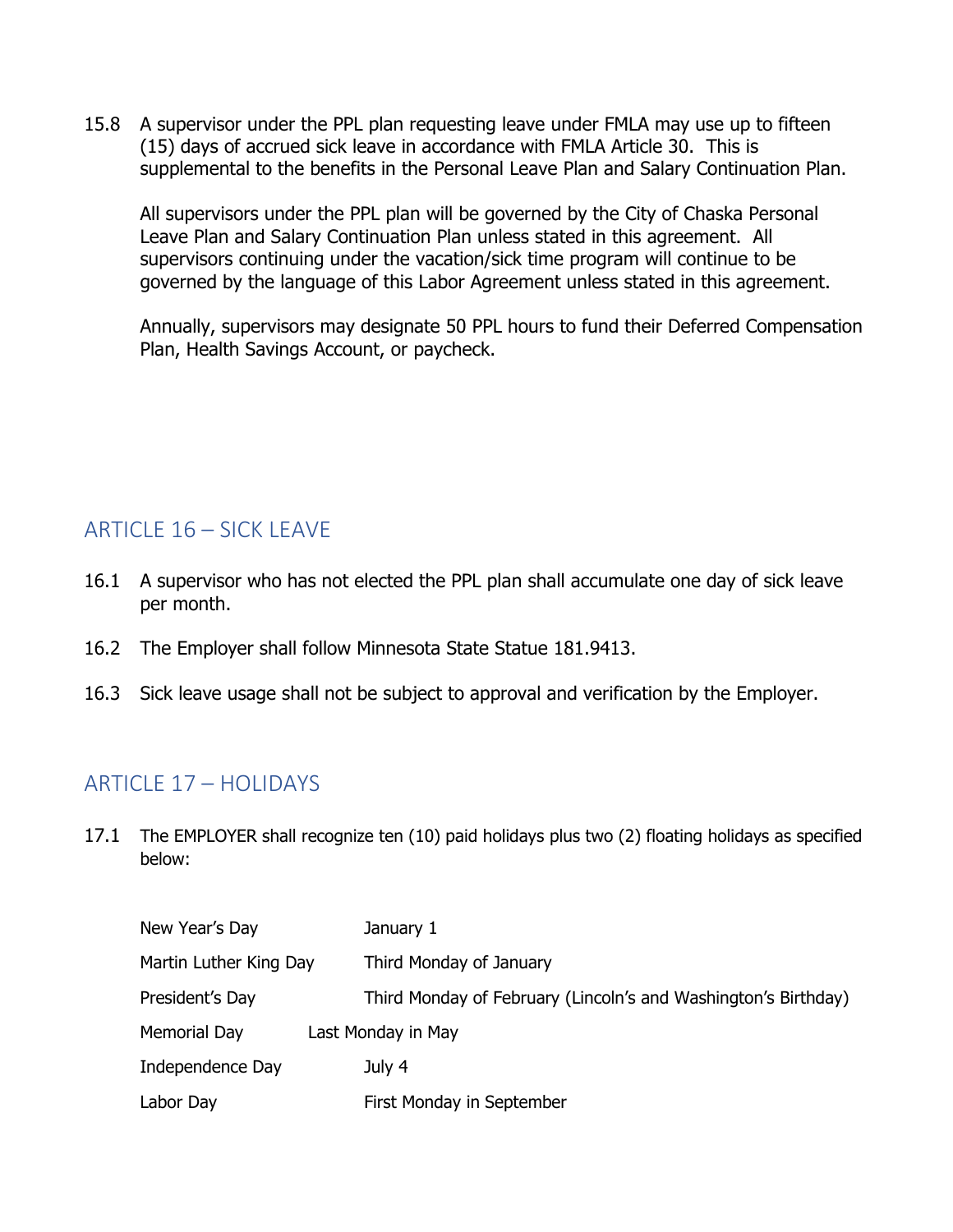| Veteran's Day          | November 11                   |
|------------------------|-------------------------------|
| Thanksgiving Day       | Fourth Thursday in November   |
| Day after Thanksgiving | Friday after Thanksgiving Day |
| Christmas Day          | December 25                   |

In the event that the State of Minnesota adopts any new holidays, the city agrees to recognize and adopt said holiday as an observed holiday.

Supervisors beginning employment after January 1st of a calendar year shall receive holiday leave beginning on the first full pay period in which they are employed. Such Supervisors shall receive an advance of holiday leave based on their assigned work shift length multiplied by the number of holidays left through December 31 of the calendar year in which they were first employed.

- 17.2 Holiday leave shall be advanced to the supervisor on January 1st of each calendar year. The holiday leave shall be placed in a holiday leave bank and calculated based on the Supervisors assigned work shift and/or assignment. Supervisors will receive a holiday bank of hours on January 1 of each calendar year based on the peace officers assigned work shift and/or assignment:
	- A Supervisor on an eight (8) hour work shift shall receive 96 hours of holiday leave.
- 17.3 For Supervisors on a fixed Monday to Friday schedule, if any of the holidays falls on a Sunday, then Monday is the official holiday, and if any falls on a Saturday, then Friday will be the official holiday.
- 17.4 A Supervisor who works on any of the abovementioned holidays (as listed in 18.1) shall be compensated at the rate of double time for all hours worked on the actual holiday. This time may be taken as pay or compensatory time at the peace officer's discretion at their hourly rate.
- 17.5 A maximum of sixteen (16) hours of Holiday time may be carried over from year to year. Any Holiday overage will be automatically paid out on the last pay date in December of each calendar year at the peace officers' hourly rate at straight time.
- 17.6 A supervisor on sick leave before or after a holiday may be required to have a certificate stating the nature of illness before holiday pay will be granted; however, a supervisor may use a vacation day. PPL hours, or compensatory time and still receive holiday pay.
- 17.7 A supervisor who works any hours on Christmas Eve or New Year's Eve shall receive four(4) hours of vacation/PPL time toward their vacation/PPPL bank. A supervisor on a fixed Monday to Friday schedule that leaves on an early close time shall not receive this additional benefit but will not be charged vacation or compensatory time for the time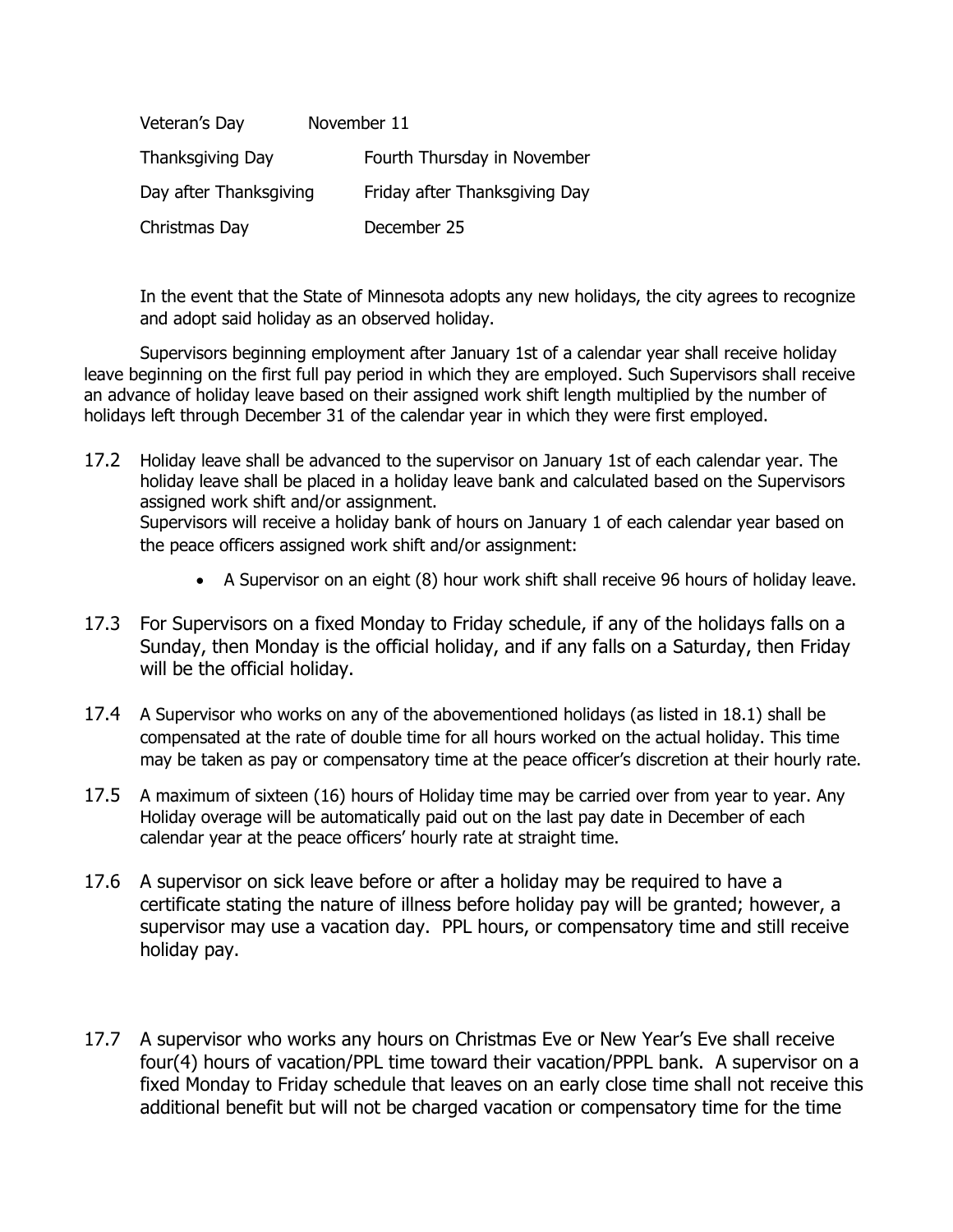period that City Hall is closed. A supervisor who is on a regular or scheduled day off is not eligible for this benefit.

## <span id="page-15-0"></span>ARTICLE 18 – BEREAVEMENT LEAVE

Supervisors shall receive up to three (3) days for bereavement, memorials, family gathering or to attend funerals of members of the supervisor's immediate family defined as spouse, children, step-children, mother, father, brother, step-brother, sister, step-sister, grandchildren, grandparent, and step-grandparents of either the supervisor or supervisor's spouse. Up to two days shall be granted for the death of great-grandparents, aunt, uncle, nieces, nephews, or if the employee is asked to perform the service of a pallbearer. Funeral leave will be deducted from a separate city-held bank and not the supervisor's accrued leave time. Any additional time or other funerals is to be off from vacation time, PPL, compensatory time, or without pay. Funeral leave is per occurrence.

## <span id="page-15-1"></span>ARTICLE 19 – HEALTH AND WELFARE

- 19.1 Establishment of VEBA: Employer shall make available a VEBA Plan and Trust described in summary and attached hereto as VEBA Attachment #1, to all qualified bargaining unit members who exercise their option to enroll in the high deductible health insurance program offered in Section 4, Subdivision 2 of this Article. Employer and supervisor's assent to and ratify the appointment of the trustee and plan administrator for the VEBA plan Trust identified in VEBA Attachment #1. It is intended that this arrangement constitutes a voluntary supervisor's beneficiary association under Section 501 ( c) (9) of the Internal Revenue Code. This plan year will begin on January 1 and end on December 31 of each year.
- 19.2 Benefits provided through the VEBA Employer shall provide the following welfare benefit arrangement through the VEBA Plan. A health reimbursement arrangement for active employees.
- 19.3 Payment of Administrative Fee: Administrative fees allocable to individual accounts of active supervisors who are active participants in the VEBA, and HSA Plans shall be paid by the employer. Administrative fees allocable to the individual accounts of former supervisors shall be paid from the VEBA account and deducted from the total accrued amount of dollars that are allocated to that former supervisor in the VEBA account. If the VEBA Plan is terminated, or if Employee Contributions cease by agreement between the parties, administrative fees shall be paid from the VEBA account.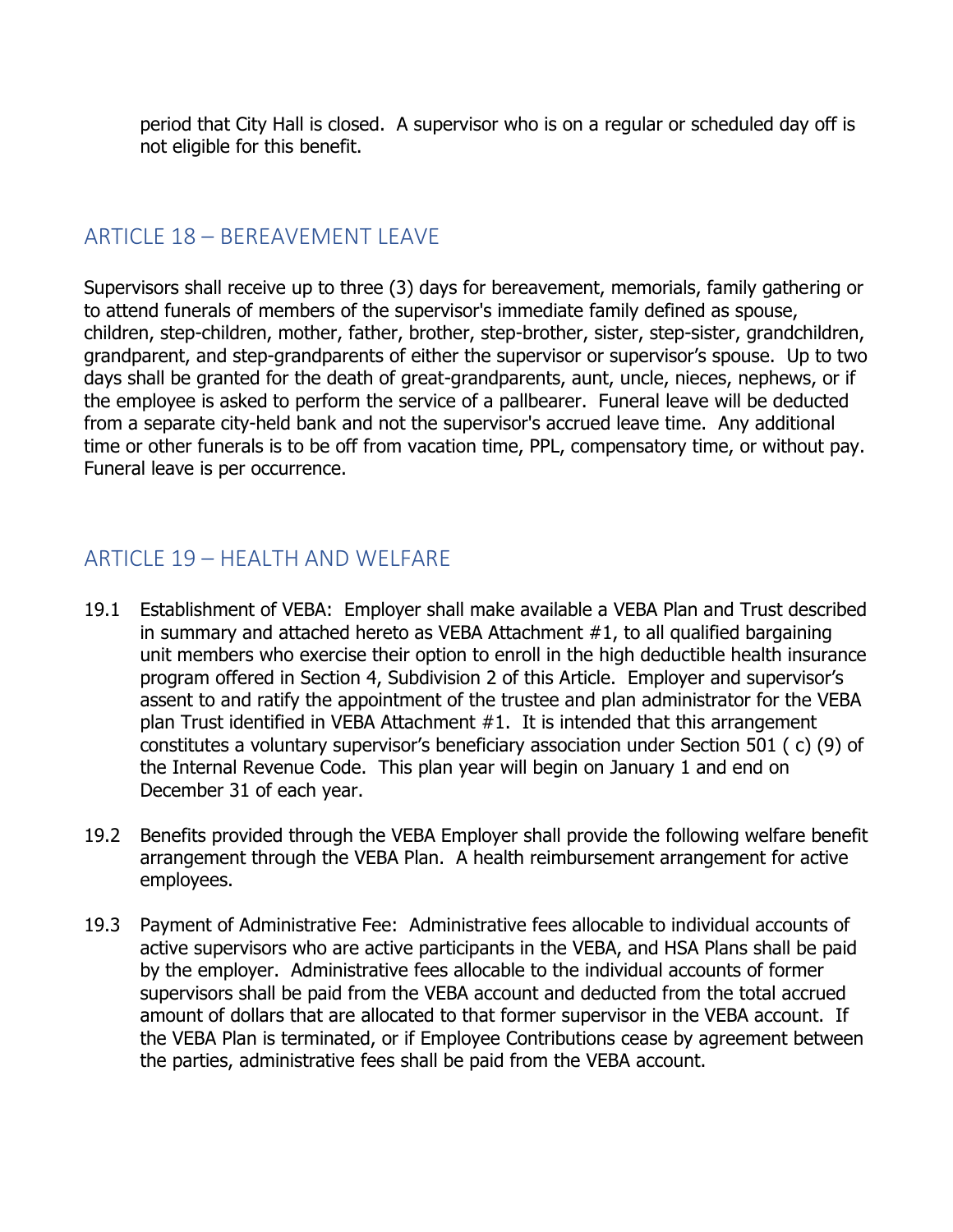19.4 Employer Contributions to the Health Reimbursement Arrangement for Active Supervisors:

#### Subd. 1 Contribution to the Active Employees' Plan:

Employer will make an annual contribution to individual accounts under the health reimbursement arrangement for qualifying bargaining unit members in accordance with the following schedule:

> \$1,248 for each qualified supervisor who elects single coverage under the group health plan described in Subdivision 2; and

\$2,496 for each qualified supervisor who elects Employee + Spouse, Employee +Child(ren), or Family coverage under the group health plan described in Subdivision 2.

The contribution will be made in thirds, with the first contribution on January 1st, the second contribution on May  $1<sup>st</sup>$ , and the third contribution on September  $1<sup>st</sup>$ . The employer will contribute \$416 to the individual account each period for those supervisors who elect single coverage, and \$832 to the individual account for each period for those supervisors who elect family coverage under the group health plan described in Subdivision 2. Dollars in individual accounts shall not be eligible to use until they have been accrued.

If a qualified bargaining unit member enters the VEBA Plan as a participant on a date after the first day of the VEBA Plan Year, the Employer shall prorate the amount of the Employer Contribution to reflect the late entry. This prorated share of employer contribution shall be based on the number of months remaining in the plan year. Any supervisor entering the VEBA plan on a date other than the first day of that month shall receive the entire supervisor contribution amount for the month in which they enter (i.e. a supervisor entering the VEBA plan anytime during the month of April would receive 9/12 of the total year supervisor contribution toward the individual's VEBA account).

All employer contributions on behalf of a VEBA Plan participant shall cease on the date the participant is no longer covered under the high deductible health plan in Subdivision 2 below, or on a date that the individual is no longer employed by the City of Chaska.

Subd. 2 High Deductible Health Plan/VEBA: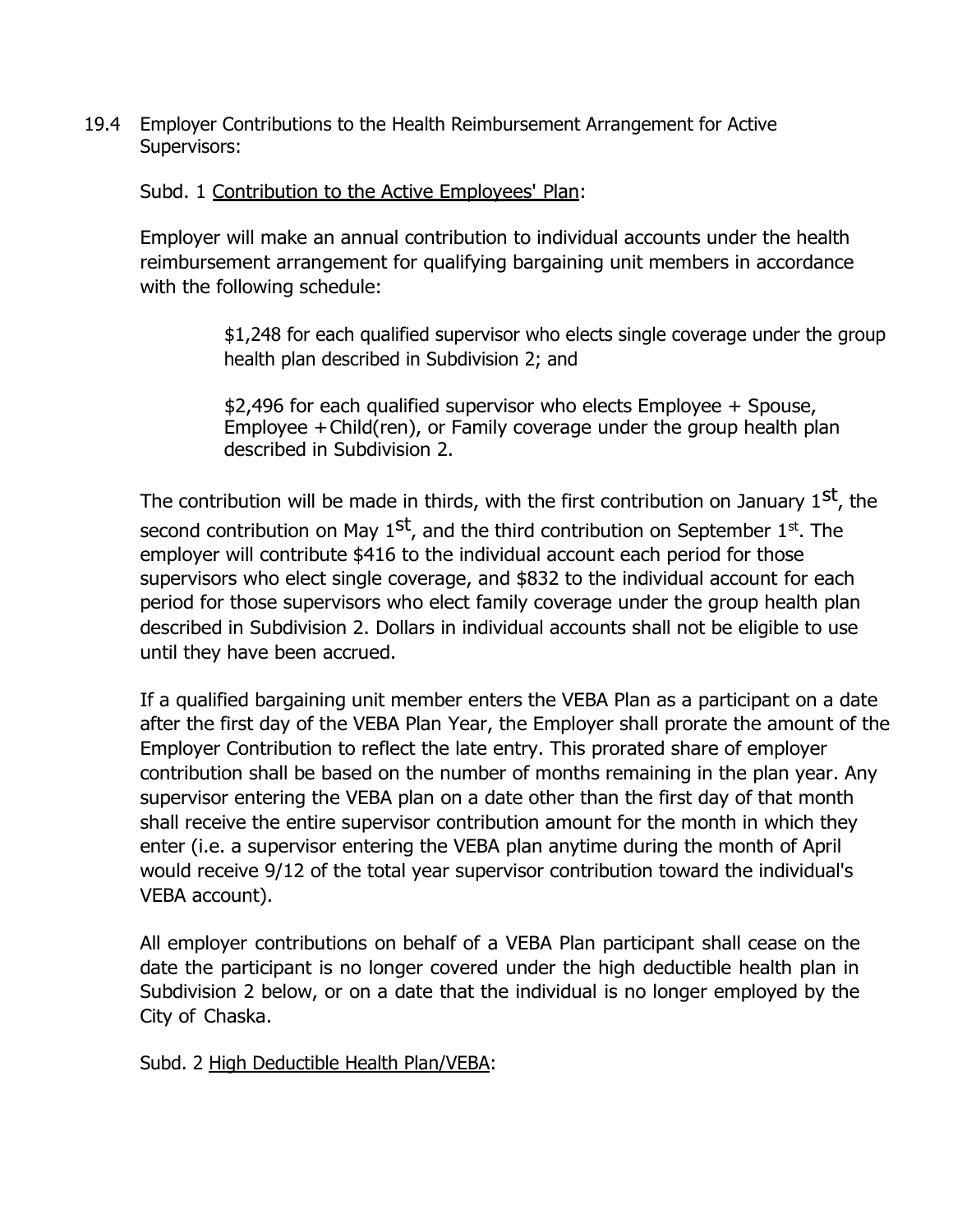The employer shall make available a high deductible health plan described in summary and attached hereto as Insurance Attachment #1, to all qualified bargaining unit members who elect to participate in said plan. With respect to qualifying bargaining unit members, in the 2021 benefit year, the Employer shall contribute an amount not to exceed \$932.00 toward the monthly premium cost for single group health coverage, and \$1,306.00 toward the monthly premium cost for Employee + Spouse, Employee + Child(ren), or Family group health coverage. The employer's contribution toward the employee's premium shall be negotiated on an annual basis. The employer contribution toward the employee's premium shall be negotiated on an annual basis.

Current supervisors choosing the High Deductible Medical plan will be able to utilize dollars in the individual VEBA account to pay for those medical services that are currently covered under the high deductible health plan described in summary and attached hereto as Insurance Attachment #1. After an individual leaves employment with the City of Chaska, that individual will be eligible to utilize the dollars accumulated in the individual's VEBA account to pay for any medical services covered under IRS Code 213 (d).

#### 19.5 HSA Qualified High Deductible Plans:

The employer shall also make available the group health plan described in summary and attached hereto as Insurance Attachment #2, to supervisors who do not elect coverage provided for under the provision of the high deductible health plan described in Section 4, Subdivision 2. With respect to all qualified bargaining unit members. The employer for 2021 shall contribute an amount not to exceed \$1,036.00 toward the monthly premium cost for single group health coverage, and \$1514.00 toward the monthly premium cost for Employee + Spouse, Employee + Child(ren), or Family group health coverage. The employer's contribution toward the employee's premium shall be negotiated on an annual basis.

Qualified bargaining unit members who elect coverage under this Section 5 shall not be entitled to receive Employer Contributions to the VEBA Plan. If a participant changes coverage from a high deductible plan in Section 4, Subdivision 2, to the alternative group health plan in Section 5 above, all contributions on behalf of a VEBA Plan participant shall cease.

As one of the health insurance plans being offered, the employer is making available a Health Savings Account (HSA). Those choosing an HSA will receive the employer contribution laid out in section 20.5, with the employer covering the administrative costs of the HSA accounts.

All supervisors employed in a position in the appropriate unit shall, at a minimum, be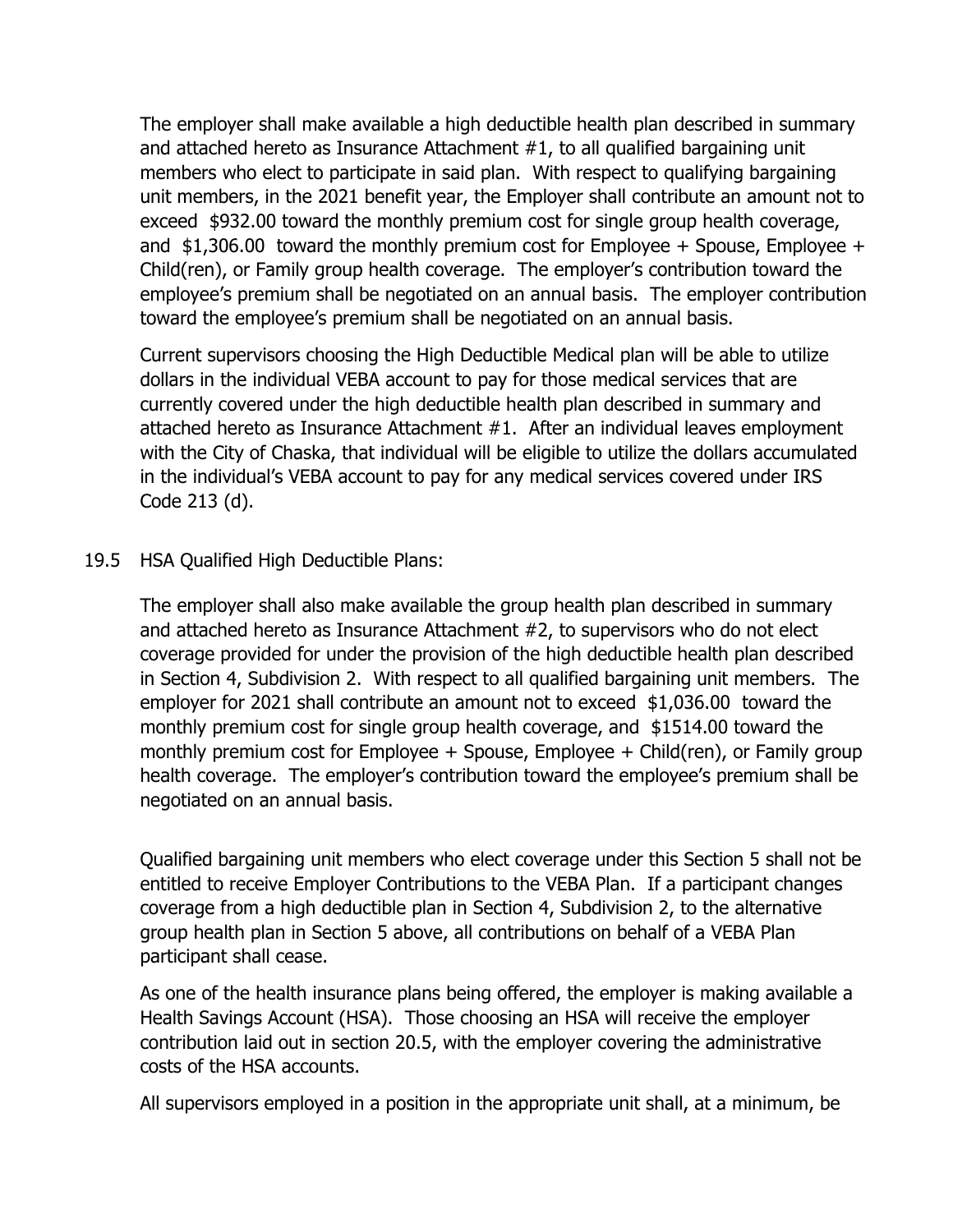enrolled in single coverage in one of the group health plans provided for under the provisions of this Article. In the event, an eligible supervisor does not make a choice of plan coverage the Employer shall enroll the supervisor in the CORE medical benefit of the plan, which is the single-coverage VEBA high deductible medical plan.

- 19.6 EMPLOYER will permit permanently disabled or retired supervisors over 50 and under 67 years of age to participate in the City's group health, VEBA, and welfare insurance plan provided the supervisor pays 100% of the monthly premium for the plan chosen.
- 19.7 In addition to the City's contribution toward life insurance, supervisors shall be permitted to utilize a portion of cafeteria plan to purchase additional life insurance. (Long-term Disability, and long-term care insurance.)
- 19.9 The employer's 2023 contribution toward the employee's premium shall be negotiated on an annual basis.
- 19.10 Survivors Health Insurance Coverage: Shall be defined under Minnesota State Statute 299A.465 in the event of the death or injury of an active supervisor.
- 19.11 The Minnesota Health Care Savings Plan (HCSP) is an employer-sponsored program that allows Chaska Peace Officers to save money, tax-free, to use upon separation of employment to pay for eligible health care expenses, HCSP is a tax-free account, which means contribution, and eligible reimbursements are not reportable on state or federal income tax returns.

This program will enrich the City of Chaska's benefit plan. The City of Chaska appreciates peace officers, who through long-term service and dedication, contribute to making the city a successful and positive service provider. In recognition, the City acknowledges the following plan.

All eligible Chaska Supervisors under this contract shall participate in the Minnesota Post Employment Health Care Savings Plan established under Minnesota State Statutes, section 352.98 (Minn. Supp. 2001) and as outlined in the Minnesota State Retirement System's Trust and Plan Documents. All funds collected by the employer on the behalf of the Supervisor will be deposited into the peace officer's postemployment health care savings plan account.

On January 1, the Supervisor and Employer contribution shall be per pay period based on the Supervisor's monthly base wage and shall be placed into the Supervisor's HCSP account.

4 Years of service or more: Employer contribution 1%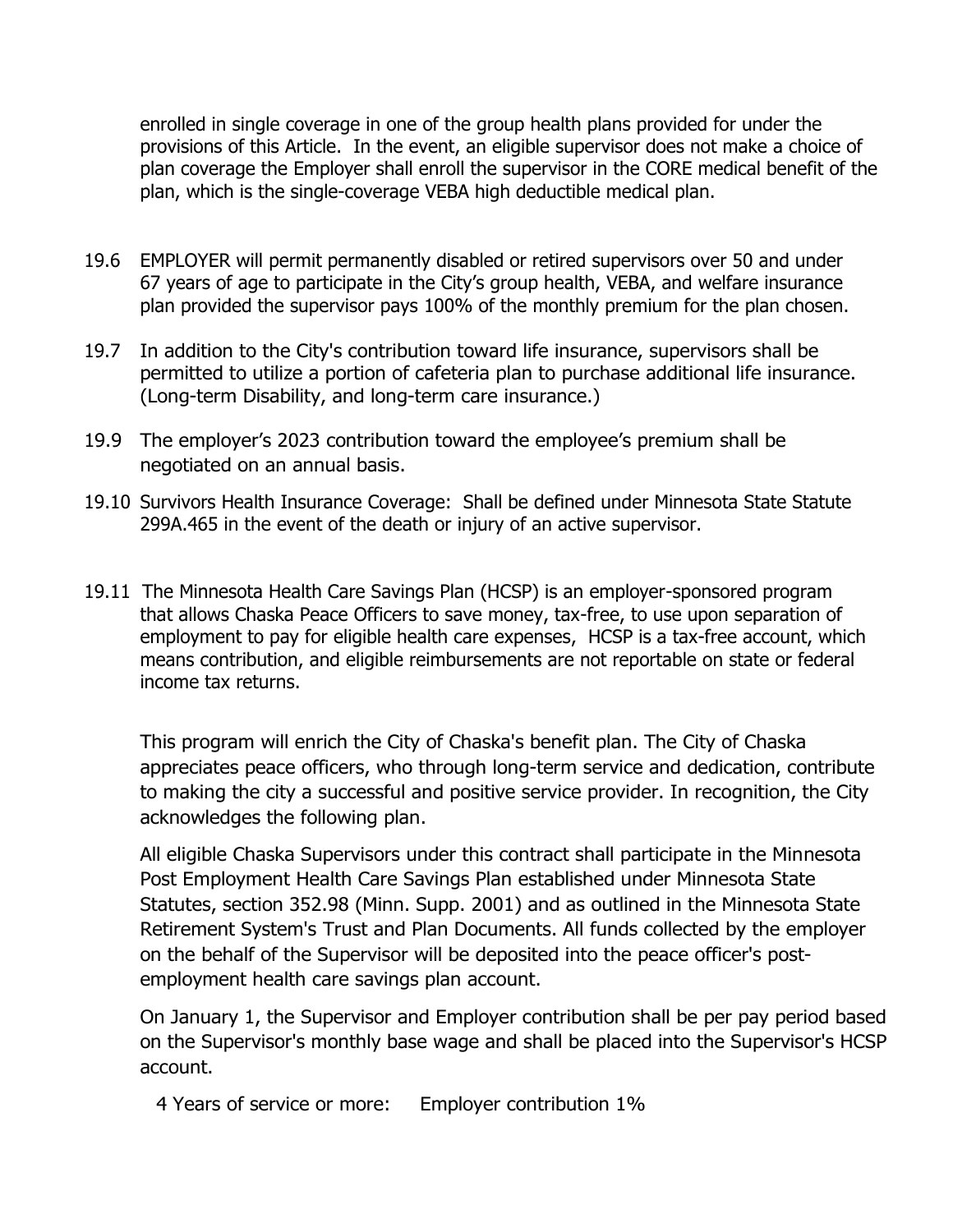Supervisors with Paid Personal Leave (PPL) and/or Vacation shall contribute 50% of their accrued leave upon separation of employment/service into their health care savings plan account but no more than 200 hours, at their final hourly rate. This program is designed for all Supervisors of the Chaska Police DEPARTMENT that are members of LELS #447.

## <span id="page-19-0"></span>ARTICLE 20 – SEVERANCE PAY

- 20.1 For all supervisors the City will pay 100% of the accumulated unused vacation or PPL time. However, a supervisor who voluntarily terminates his employment must notify the City at least two weeks ahead of the termination date or the supervisor will forfeit the above severance pay. No severance pay will be given to any supervisor who is discharged from his position because of disciplinary reasons by the EMPLOYER.
- 20.2 Before the last day of service, a supervisor in good standing will receive a letter from the Department stating that he/she left employment in good standing and stated length of service to the City with such letter signed by the Chief.

## <span id="page-19-1"></span>ARTICLE 21 - JURY DUTY

In the event a supervisor is called for jury duty, he will receive his full salary while on jury duty if his jury fee, less expenses, is turned over to the City Treasurer.

#### <span id="page-19-2"></span>ARTICLE 22 - TRAINING

- 22.1 TRAINING: Is defined as continuing education for Peace Officers, which is necessary to promote and ensure professional competence.
- 22.2 A supervisor that is on a regularly scheduled day off who attends mandatory training shall be paid for group breaks during the training and is eligible to submit per diem requests for meals not provided during the training. Mandatory training is annual mandated specific training by the Minnesota Post Board or training determined to be mandatory that is assigned by the Chief of Police, a Chaska Police Supervisor, or a Department Training Instructor.
- 22.3 NON-MANDATORY: A supervisor who attends training while off duty that is not mandatory but satisfies POST requirements or enhances or benefits job performance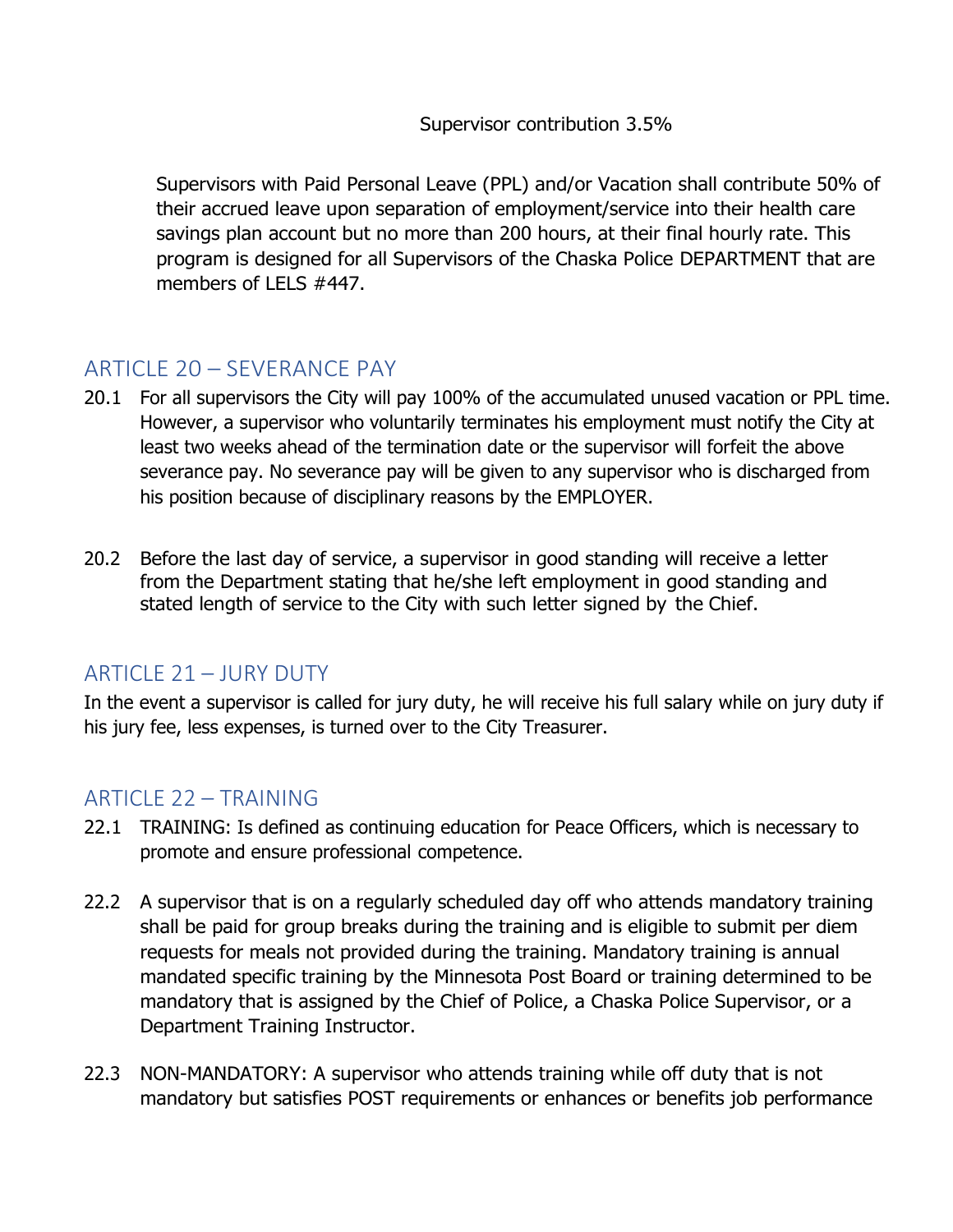and training have been approved by a department head or his/her designee shall be compensated at straight time up to FLSA limits. A supervisor who attends training on a regular scheduled off shall be paid for group breaks taken during the training and are eligible to submit per diem requests for meals not provided during the training.

- 22.4 FTO COMPENSATION: A supervisor shall be compensated two (2) hours of additional pay at the supervisor's current hourly rate for each shift or partial shift the supervisor is assigned to work as a Field Training Officer with a trainee, Community Service Officer or a CERT member. This includes initial orientation, firearms, Taser, use of force training, or evaluation of the trainee.
- 22.5 SCHEDULED SHIFT REPLACEMENT: A supervisor who attends a training that has been approved by a department head or his/her designee that replaces their regular scheduled normal shift, shall be compensated as stated in Article XII (HOURS OF WORK – normal shift) and shall be paid for group breaks taken during the training.
- 22.6 MEALS When a peace officer must stay overnight while traveling on official city business to attend professional training or conferences that are authorized and shall receive a per diem allowance for meals and incidental expenses at the daily federal Per Diem Rate authorized for the travel location. This rate can be found at: [http://www.gsa.gov/portal/content/142071.](http://www.gsa.gov/portal/content/142071) Expenses exceeding authorized per diem allowances are the personal responsibility of the peace officer.

On the first and last day of travel, supervisors will be reimbursed using the GSA partial day rate for the first/last day of travel. If a full day of training occurs on a travel day, the total meals and incidentals per diem rate are reimbursed.

When meals are included as part of a conference, seminar, or registration fee, or provided by or paid for by third parties, supervisors must deduct those meals from the per diem reimbursement. Lodging is not included in per diems. Supervisors should make arrangements at the preferred conference hotels when possible. Supervisors may use a pcard for lodging or can request reimbursement with an original receipt.When supervisors are traveling on official city business to attend professional training or conferences and an overnight stay is not required, supervisors are still authorized and shall receive per diem allowance for the particular meals required for the day though they are not authorized incidental expenses. The City of Chaska will pay a modified per diem rate per meal based on the Federal Per Diem rate authorized at the travel location and in accordance with their meal (after looking up per diem rate for location, the meal rate breakdown can be found at [http://www.gsa.gov/portaljcontent/101518.](http://www.gsa.gov/portaljcontent/101518)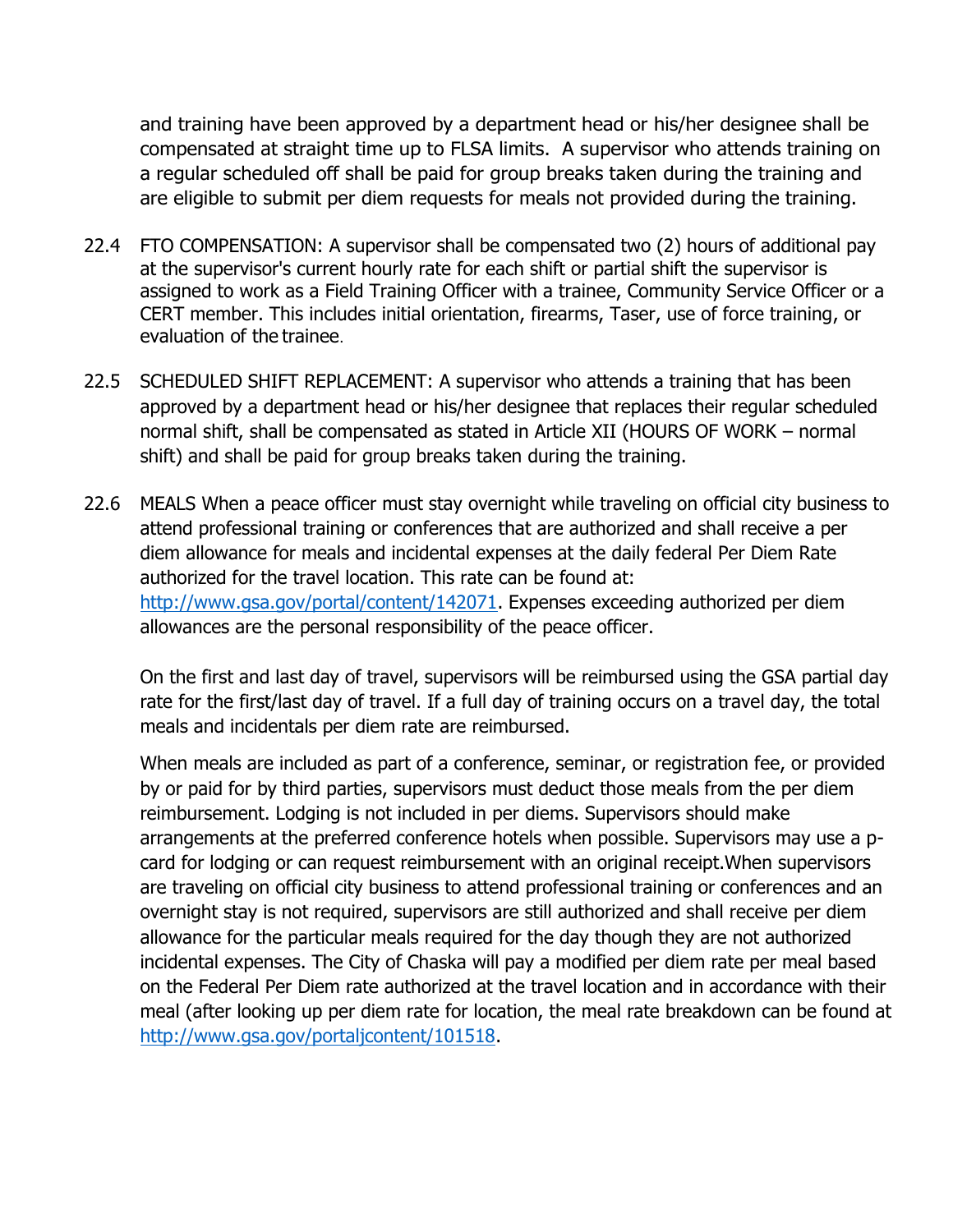Peace officers on official city business attending professional training or conferences that do not require an overnight stay shall receive a per diem allowance for the following meals (if not provided during the training or conference):

- Breakfast (if travel to the conference/training and/or the conference/training occurs prior to 7:00 a.m.)
- Lunch (if travel or the conference/training occurs during lunch)
- Dinner (if travel from the conference and/or the conference/training occurs after 6:00 p.m.)
	- The City of Chaska will pay the per diem rate per meal based on the Federal Per Diem authorized for the travel location. The meal rate breakdown can be found at [http://www.gsa.gov/portal/content/101518.](http://www.gsa.gov/portal/content/101518) The per diem will be included in the employee's gross income and the appropriate taxes will be withheld if overnight travel is not required.

Expense claims must be submitted to finance within 15 business days of return from training/conference. Although it is no longer necessary to submit receipts for meals or incidental expenses, all other claimed expenses must have the appropriate documentation (lodging/Airfare receipts, mileage reimbursement log or map, etc.)

22.7 TRAVEL DEFINITION: Travel time will be the actual time taken to travel by vehicle from the Chaska Police DEPARTMENT to the training location and back to the Chaska Police Department.

Supervisors attending any training will receive straight time for travel time as defined by 22.7. Supervisors will not receive travel time for any training occurring in the City of Chaska and/or training within 15 minutes of the Chaska Police Department. Supervisors attending scheduled shift replacement training will not be paid for travel time unless it exceeds the time of their normal work shift.

AIR TRAVEL: Any air travel time shall include travel time to and from the airport from the Chaska Police Department; terminal and airtime; and travel time to the end destination. A supervisor shall receive straight time for air travel time. Air travel scheduled on a supervisor's normal work shift shall be considered a normal work shift.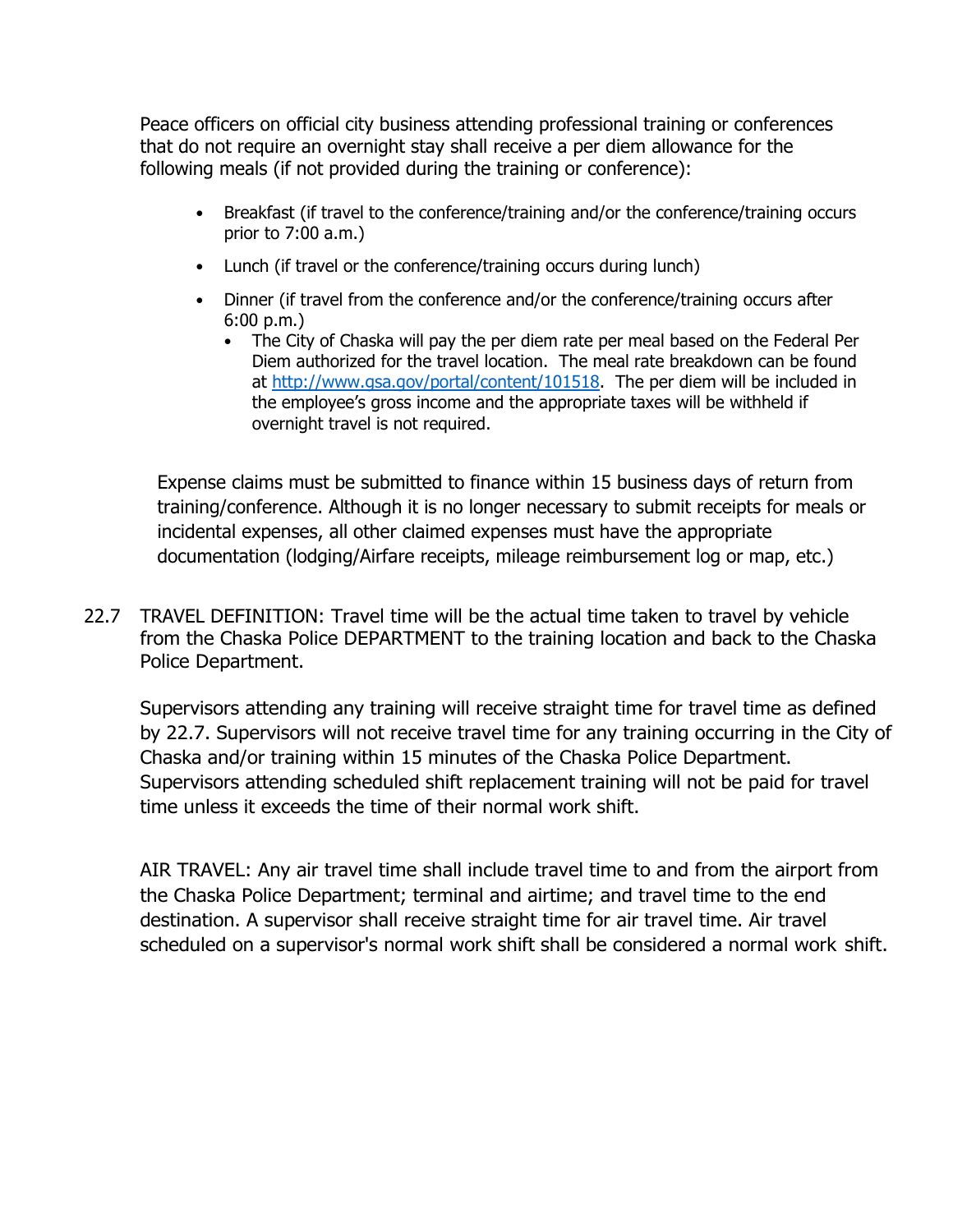## <span id="page-22-0"></span>ARTICLE 23 – NEGOTIATION MEETINGS

The UNION representative(s), or an authorized alternate, upon approval of the Department Head, may be absent from duty to attend union meetings.

For de minimis union activities, or when a union meeting is called, members shall be allowed to attend such meetings with Department Head approval, subject to calls, where police services are required and shall not count against the supervisor's break time.

## <span id="page-22-1"></span>ARTICLE 24 – UNIFORM/EQUIPMENT/TECHNOLOGY COMPENSATION

- 24.1 The City of Chaska will provide required approved initial issue uniforms and equipment items to all new supervisors.
- 24.2 The City of Chaska will provide for all badges (including maintenance and repair), patches (police, badge, shoulder and name, nameplates, insignia, and/or stitching) on uniforms. All departmental purchased items will remain the property of the City of Chaska. Upon termination, separation, or retirement from employment, all initially issued items and departmental patches, insignia, and nameplated shall be returned to the City of Chaska upon request.
- 24.3 The City of Chaska will provide supervisors with mandated OC spray, reflective vests, reflective rain jackets, and two (2) body-worn camera mounts, which will remain the property of the City of Chaska
- 24.4 Uniform items, clothing, and equipment worn while performing police duties (including footwear, watches, and eyewear) which are damaged or contaminated rendering it unwearable in the line of duty by an individual that is being arrested, detained, fought with, chased or that is seized as evidence shall be replaced in whole by the City of Chaska. Any restitution will be paid to the City of Chaska. A uniform item that is damaged as the result of wear and tear or while performing normal duties (other than described above) will be replaced at the cost to the supervisor from his/her uniform compensation.
- 24.5 The City of Chaska will annually provide each supervisor with an annual uniform and equipment compensation of **\$1,602.68 for 2022, and \$1,650.76for 2023**.
- 24.6 It is recognized by the employer and the supervisor that supervisors have unique uniforms, and equipment needs above the beyond those of patrol officers. To address these additional requirements, the employer will provide the supervisors with additional annual uniform and equipment compensation of **\$456.29 for 2022, and \$469.97 for 2023.** This supervisor allowance will be paid in the same check as the normal uniform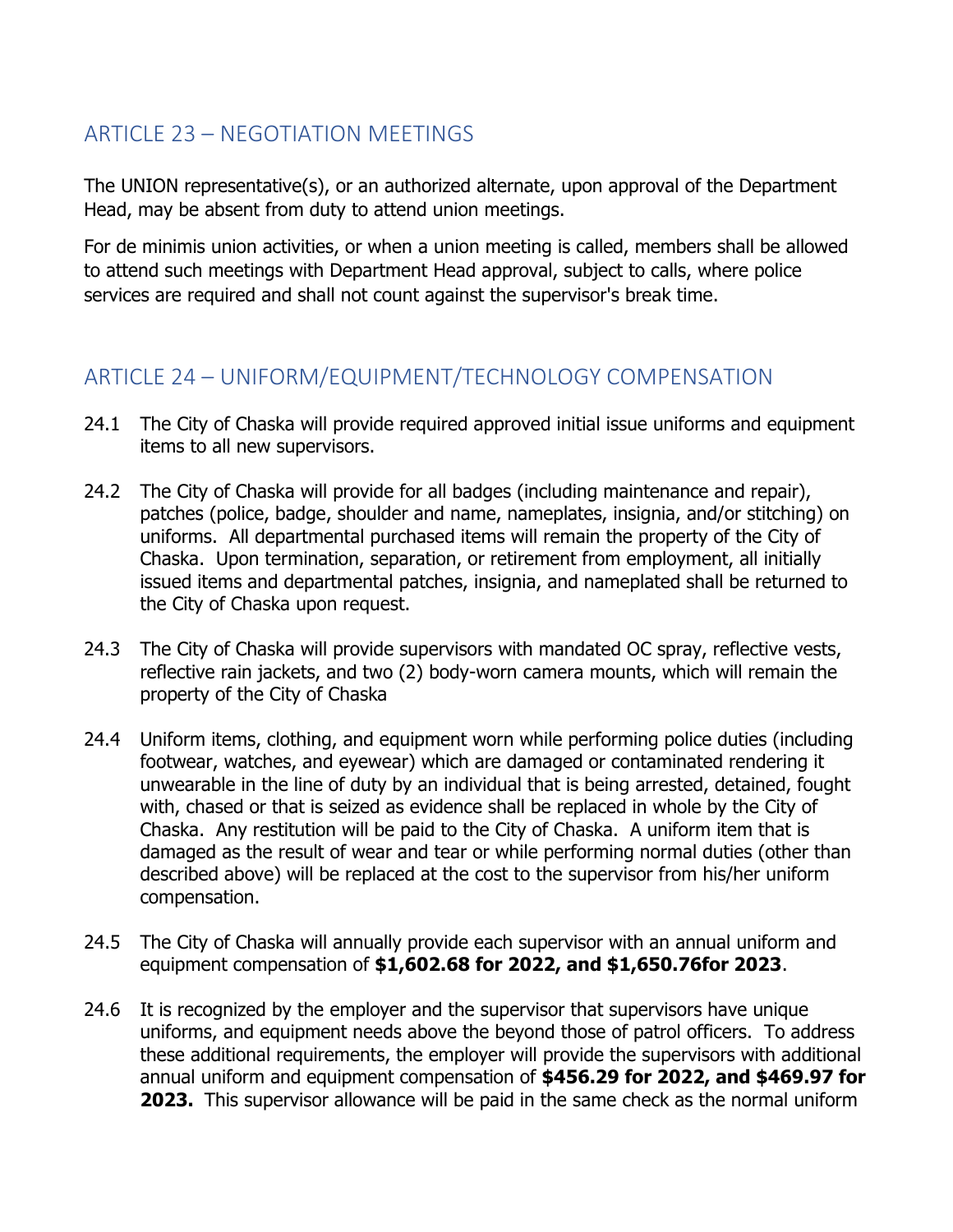allowance. For newly appointed supervisors, this amount will be available upon successful completion of their initial probation period. The allowance shall be prorated for the remaining months in the calendar year after probation ended.

- 24.7 Supervisors shall receive a monthly technology allowance of \$50, intended to offset the use of personal data/internet plans for work purposes, for a total of \$600 annually.
- 24.8. Uniform/equipment, and supervisor's uniform, shall be paid on or about January  $1<sup>st</sup>$  of each year. All uniform/equipment and supervisor's uniform allowance once paid is considered compensation and shall not be returned to the City of Chaska.
- 24.9 The City of Chaska shall provide the amount as defined in Minnesota State Statute 299A.38 for the purchase of body armor for peace officers, every five years, or from when the body armor is initially purchased. The body armor shall be of a certain quality and description as the (Level 3A) body armor. An internal vest carrier shall be included with the purchase of body armor. Should the state funds for the purchase of law enforcement body armor be canceled at any time, this agreement shall be re-opened. If agreement is not reached within 30 days of re-opening, either party may refer the issue to binding arbitration.
- 24.10 All supervisors are required to purchase their own duty, backup, or off-duty weapon(s).

## <span id="page-23-0"></span>ARTICLE 25 – CELL PHONE

25.1 A supervisor will be provided a cell phone and usage plan by the City of Chaska

#### <span id="page-23-1"></span>ARTICLE 26 – FALSE ARREST

The EMPLOYER shall provide False Arrest Insurance.

#### <span id="page-23-2"></span>ARTICLE 27 – INJURED ON DUTY

- 27.1 Supervisors on an eight (8) hour work shift injured on duty will receive full pay for a maximum of 720 hours while unable to work due to such injury. Supplementary payments from the City will be deducted from a supervisor's accumulated sick leave, PPL, or vacation only after the 720 hours have expired per injury.
- 27.2 Any compensation payable to the supervisor under Workers Compensation insurance will be reported to the EMPLOYER. The EMPLOYER shall make supplementary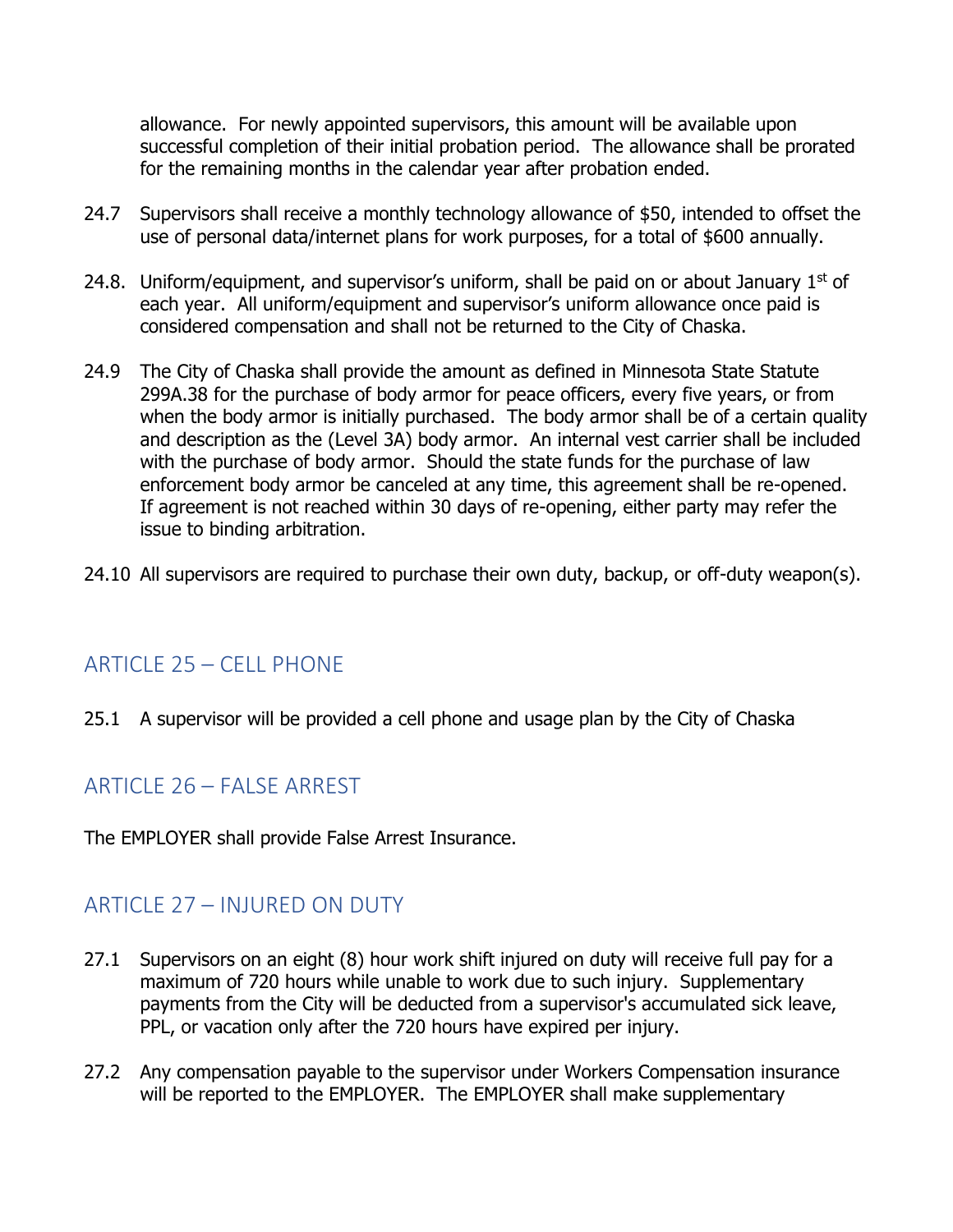payments to the supervisor to make up the difference between workmen's compensation and his normal rate of pay. Supplementary payments from the City will be deducted from a supervisor's accumulated sick leave or vacation only after 720 hours of working days have expired. The employer shall pay a supplementary payment for the first 720 hours.

- 27.3 A supervisor who claims an absence from work due to an injury sustained on the job shall provide, if requested by the EMPLOYER, a statement from the supervisor's attending physician as to the nature of the injury.
- 27.4 An supervisor who claims an absence from work due to an injury sustained on the job is subject to an examination to be made on behalf of and paid for by, the EMPLOYER. The examination shall be conducted by a person competent to perform such and will be designated by the EMPLOYER.
- 27.5 As provided for through the City of Chaska Worker's Compensation policy coverage, treatment for exposure and/or acquiring a communicable disease directly related to work-related activities shall be considered a workplace injury subject to all the benefits and employee requirements listed above in this section of the agreement.

#### <span id="page-24-0"></span>ARTICLE 28 – PEACE OFFICER LICENSE

The EMPLOYER will assume the cost of the peace officer license required by the State of Minnesota. Each supervisor is responsible for maintaining and renewing the license.

## <span id="page-24-1"></span>ARTICLE 29 – PROBATIONARY PERIOD

A probationary period for SUPERVISORS shall be one year from the date of promotion. If the Chief of Police does not feel a supervisor meets the expectations of a SUPERVISOR'S role during probation, they shall be assigned back immediately as a Sergeant. This does not affect situations where a supervisor could be terminated from employment for just cause.

## <span id="page-24-2"></span>ARTICLE 30 – FAMILY AND MEDICAL LEAVE ACT (FMLA)

A supervisor requesting leave under the (FMLA) shall at the supervisor's discretion, be able to take leave from an of the accrued leave time banks provided for by this contract, however, a supervisor will be limited to fifteen (15) days of sick leave use per occurrence.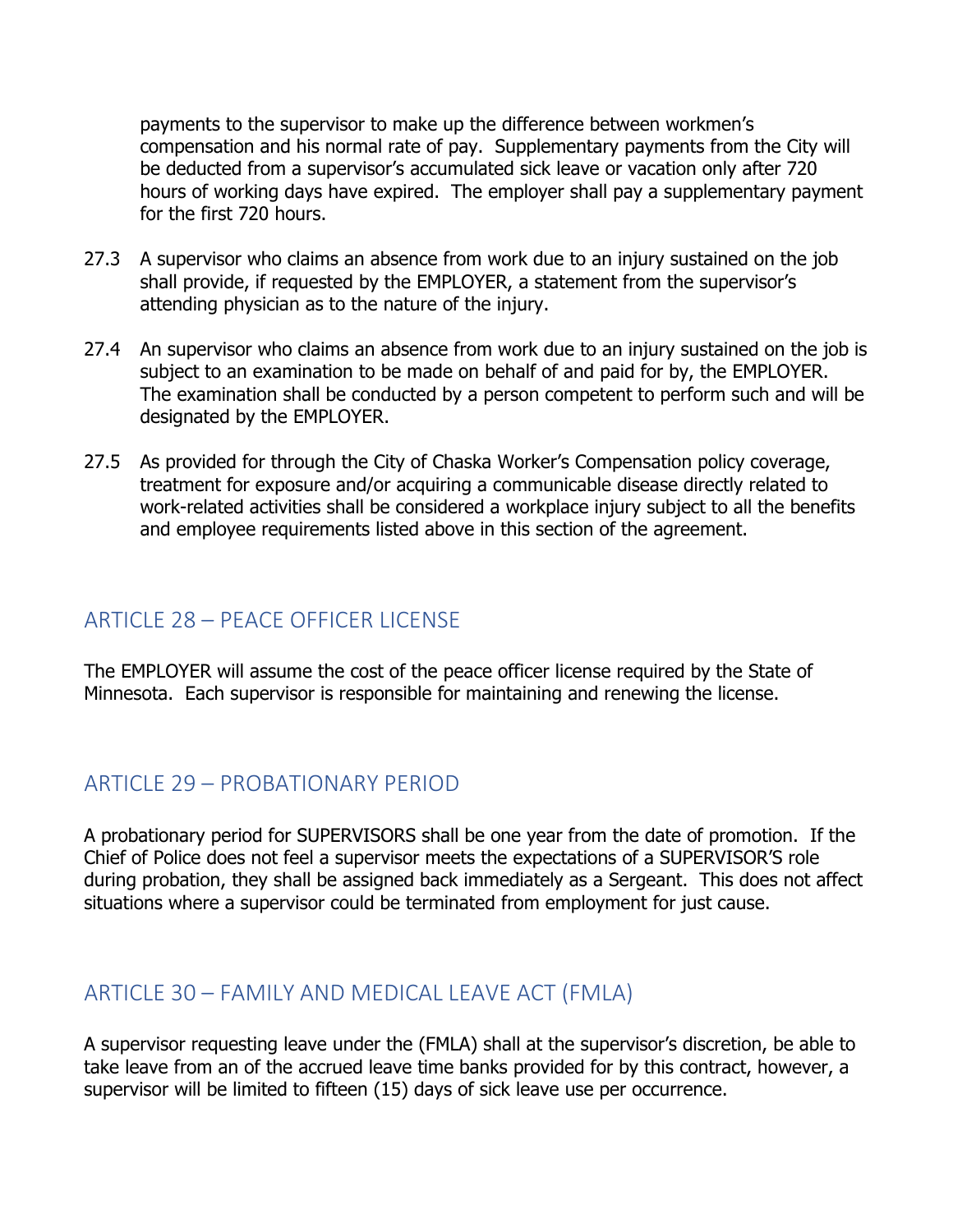Accrued leave time shall include PPL, Vacation, Sick Leave, Compensatory Time, and Floating Holiday Time.

The supervisor may request a leave of absence without pay, pursuant to the (FMLA), as well.

#### <span id="page-25-0"></span>ARTICLE 31 – COMPENSATION

#### 31.1. WAGES

Specialty pay for the Lieutenants position will be 7.5% more than the Sergeant base rate. The breakdown for each contract year is shown below:

2022: Monthly base wage is \$8,920.66 (Sergeant base rate) + 7.5% = \$9,589.71

The Employer and Union have agreed upon the following list of comparable agencies for wages: (Brooklyn Center, Champlin, Cottage Grove, Elk River, Golden Valley, Hastings, Hopkins, Inver Grove Heights, Minnetonka, Maplewood, New Brighton, Oakdale, Prior Lake, Savage, Shakopee, South St. Paul, Stillwater, and West St. Paul). The Employer and Union agree to obtain contract adjustments percentages for 2023 year from the aforementioned agencies. An analysis will be completed to find the percent average for those contract increases. If it is found that a 3% increase was lower than the average percent calculated in 2023, the difference will be applied to the base wages in (section 31.1) effective December 31, 2023, at 11:59 pm. The Employer and Union will negotiate wage increases for the subsequent contract.

#### 31.2. LONGEVITY PAY

In addition to their base pay, supervisors will receive the following additional percent of their monthly pay:

| Longevity Pay             |      |
|---------------------------|------|
| After 4 years of service  | 3%   |
| After 8 years of service  | 5%   |
| After 12 years of service | 7.5% |
| After 16 years of service | 9.5% |
| After 20 years of service | 11%  |

#### 31.3 SUPERVISOR MONTHLY ON CALL

A supervisor shall receive 6 hours of straight time compensation based on the supervisor's normal hourly rate for each month. The time may be taken as pay or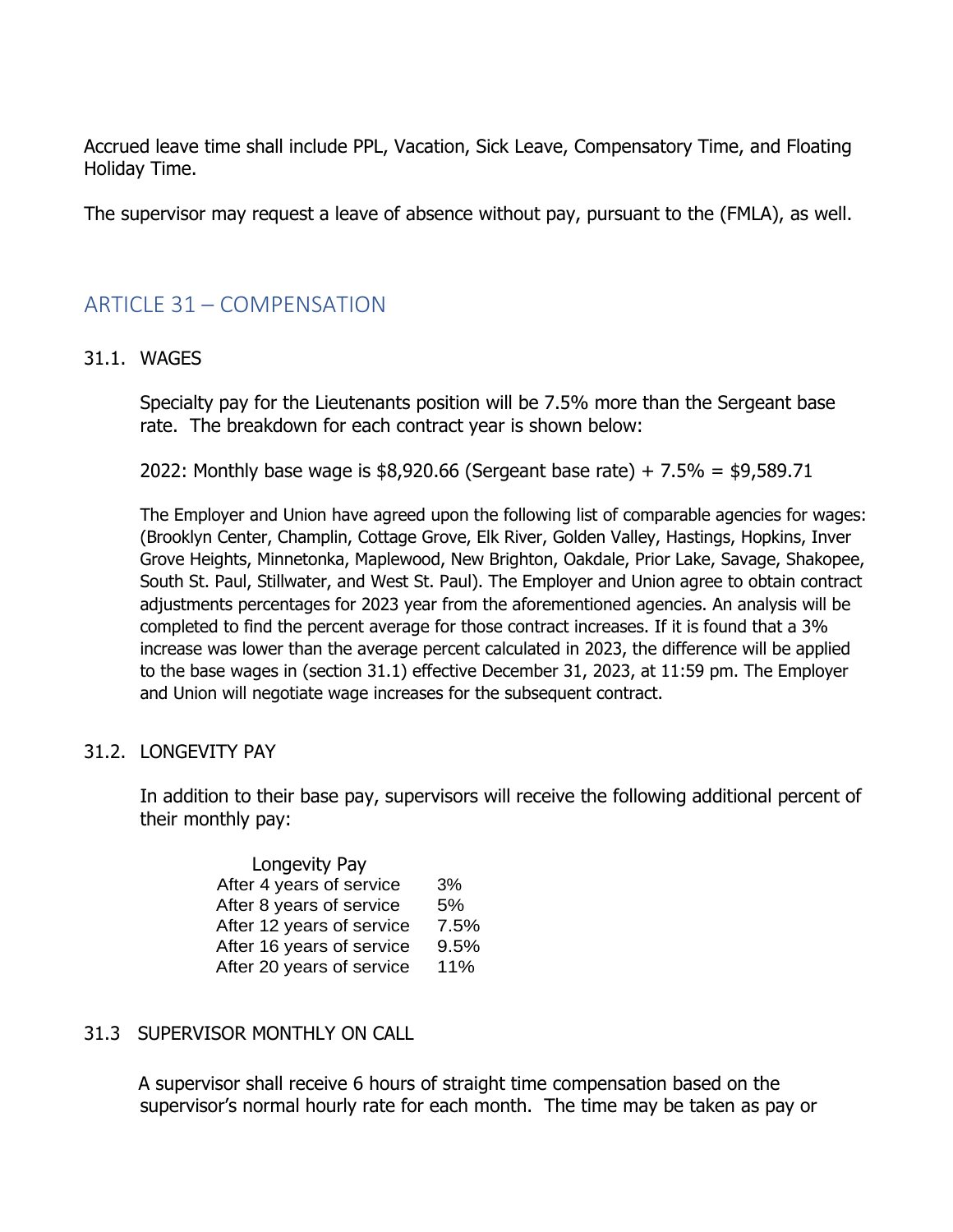compensatory time at the supervisor's discretion. A monthly on-call supervisor is expected to answer their phone or return a call as soon as possible or practical during the month they are the primary on-call supervisor. No other geographical or other restrictions shall apply.

#### 31.4 SUPERVISOR ON-CALL INVESTIGATOR/DETECTIVE ON CALL

Supervisors assigned to investigator/detective "on-call" rotation shall receive 18 hours of straight time pay or compensatory time per week (7 days) or (2.5) hours per day for each day (except Saturday) on "on-call" at the supervisor's current hourly rate at the supervisor's discretion. Each day of "on-call" shall consist of 24 hours of "on-call" service.

- 31.5 Supervisors working investigative/detective "on-call" may have another peace officer substitute and fulfill their supervisor/detective "on-call" obligations. The substituting peace officer shall be the only one that shall receive supervisor/detective "on-call" compensation.
- 31.6 A Supervisor working "on-call" on a Saturday shall receive 3 hours of straight time pay or compensatory time at the peace officer's current hourly rate at the supervisor discretion.
- 31.7 A supervisor working investigative/detective "on-call" on a designated holiday as stated in 18.1 shall receive eight hours of straight time pay or compensatory time at the supervisor's discretion.
- 31.8 If a supervisor/detective "on-call" supervisor is requested to return to duty, that supervisor shall be compensated in accordance with article XV.

## <span id="page-26-0"></span>ARTICLE 32 – WORK OUT ON DUTY

32.1 The Chaska Police Department will implement a work schedule that provides time for a supervisor to exercise during their scheduled shifts, subject to the needs of the police department. The scheduled exercise time may be suspended for one or more supervisors, with just cause. A supervisor may utilize work out on duty as long as the supervisor works 50% of their assigned schedule shift.

#### <span id="page-26-1"></span>ARTICLE 33 - DURATION